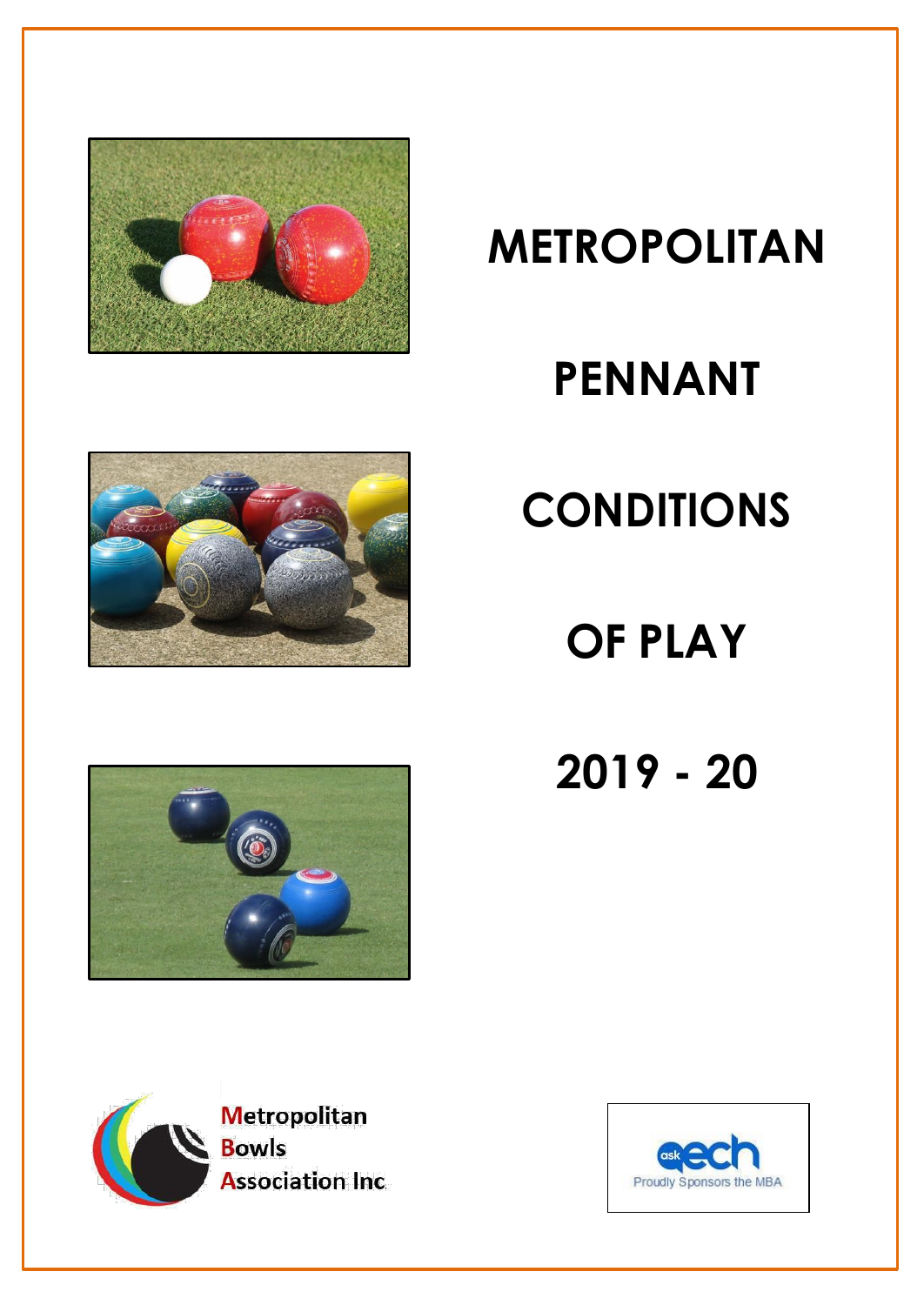

| <b>Index</b>                                                      | <b>Rule</b>    | Page            |
|-------------------------------------------------------------------|----------------|-----------------|
| <b>Abuse of an Umpire</b>                                         | 14.7           | 18              |
| <b>Abusive/Disruptive Behaviour</b>                               | 14.6           | 17              |
| <b>Advice of Results</b>                                          | 5.10           | 11              |
| <b>Alternative Greens</b>                                         | 3.9            | 7               |
| <b>Amalgamation</b>                                               | 11.5           | 17              |
| <b>Appeals - Finals</b>                                           | 10.4           | 15              |
| <b>Appeals - Minor Rounds</b>                                     | 10.3           | 15              |
| Artificial Devices - Wheelchairs, Walkers & Bowling Arms          | 13.1           | 17              |
| <b>ATTIRE/DRESS CODE</b>                                          | 12             | 17              |
| <b>Bowls Compliance</b>                                           | 14.14          | 18              |
| <b>Bowls Discs</b>                                                | 13.2           | 17              |
| <b>Bowls Lifters</b>                                              | 13.3           | 17              |
| Cancellation at Venue Prior to Commencement of Play - Wet Weather | 6.2            | 11              |
| Cancellation during Play - Wet Weather                            | 6.3            | 11              |
| Coach                                                             | 14.9           | 18              |
| <b>Combined Sides</b>                                             | 3.8            | $\overline{ }$  |
| <b>COMPETITION FORMAT &amp; SCHEDULE</b>                          | 3              | $6\phantom{1}$  |
| <b>Competitions-Definition</b>                                    | 1.6            | 4               |
| <b>Constituted Player - Definition</b>                            | 1.8            | 4               |
| <b>Damage to Greens</b>                                           | 14.13          | 18              |
| <b>Death</b>                                                      | 14.2           | 17              |
| <b>DEFINITIONS</b>                                                | 1              | 4               |
| <b>DISRUPTION TO PLAY - EXTREME WEATHER (HEAT)</b>                | $\overline{7}$ | 12              |
| DISRUPTION TO PLAY - INCLEMENT (WET) WEATHER                      | 6              | 11              |
| <b>Division - Definition</b>                                      | 1.4            | 4               |
| Domestic Regulation (DR) - Definition                             | 1.7            | 4               |
| <b>Draw Vacancy</b>                                               | 3.6            | $\overline{7}$  |
| <b>Early Start games (Heat)</b>                                   | 7.1            | 12              |
| <b>Eligibility - Member Clubs</b>                                 | 2.1            | 4               |
| <b>ELIGIBILITY, SIDE REGISTRATION &amp; PLAYER ABSENCE</b>        | 2              | 4               |
| <b>Ends to be played</b>                                          | 3.2            | $6\phantom{1}6$ |
| <b>EQUIPMENT</b>                                                  | 13             | 17              |
| Extreme Weather (Heat) - Saturday Pennant                         | 7.3            | 13 <sup>°</sup> |
| Extreme Weather (Heat) - Thursday Pennant                         | 7.5            | 13              |
|                                                                   | 7.4            | 13 <sup>2</sup> |
| Extreme Weather (Heat) - Wednesday Pennant<br><b>FINALS</b>       | 9              | 14              |
| <b>Finals - Arrangements of Play</b>                              | 9.2            |                 |
| <b>Finals-Player Eligibility</b>                                  | 9.4            | 15              |
|                                                                   | 9.3            | 15              |
| <b>Finals-Venues/Officials</b><br><b>Finals Series</b>            |                | 15 <sub>1</sub> |
| <b>Fines &amp; Penalties</b>                                      | 9.1            | 14              |
|                                                                   | 14.1           | 17              |
| <b>Finishing Time</b>                                             | 3.17           | 9               |
| <b>Footwear</b>                                                   | 14.15          | 18              |
| <b>Forfeits - Advice</b>                                          | 5.4            | 10              |
| <b>Forfeits - Entering Results</b>                                | 5.5            | 10              |
| Forfeits - Scoring                                                | 5.6            | 11              |
| Forfeits - Withdrawal of Side                                     | 5.7            | 11              |
| <b>Greens Unavailability - Wet Weather</b>                        | 6.1            | 11              |
| <b>Hearings Panel Decisions</b>                                   | 10.5           | 16              |
| <b>Home &amp; Away Format</b>                                     | 3.7            | $\overline{7}$  |
| Late Arrival - Side                                               | 3.11           | 8               |
| Late Results                                                      | 5.11           | 11              |
| <b>Lightning</b>                                                  | 6.4            | 12 <sup>2</sup> |
| <b>Management of Temperature Readings (Heat)</b>                  | 7.2            | 12              |
| <b>Mid-Game Break</b>                                             | 3.16           | 8               |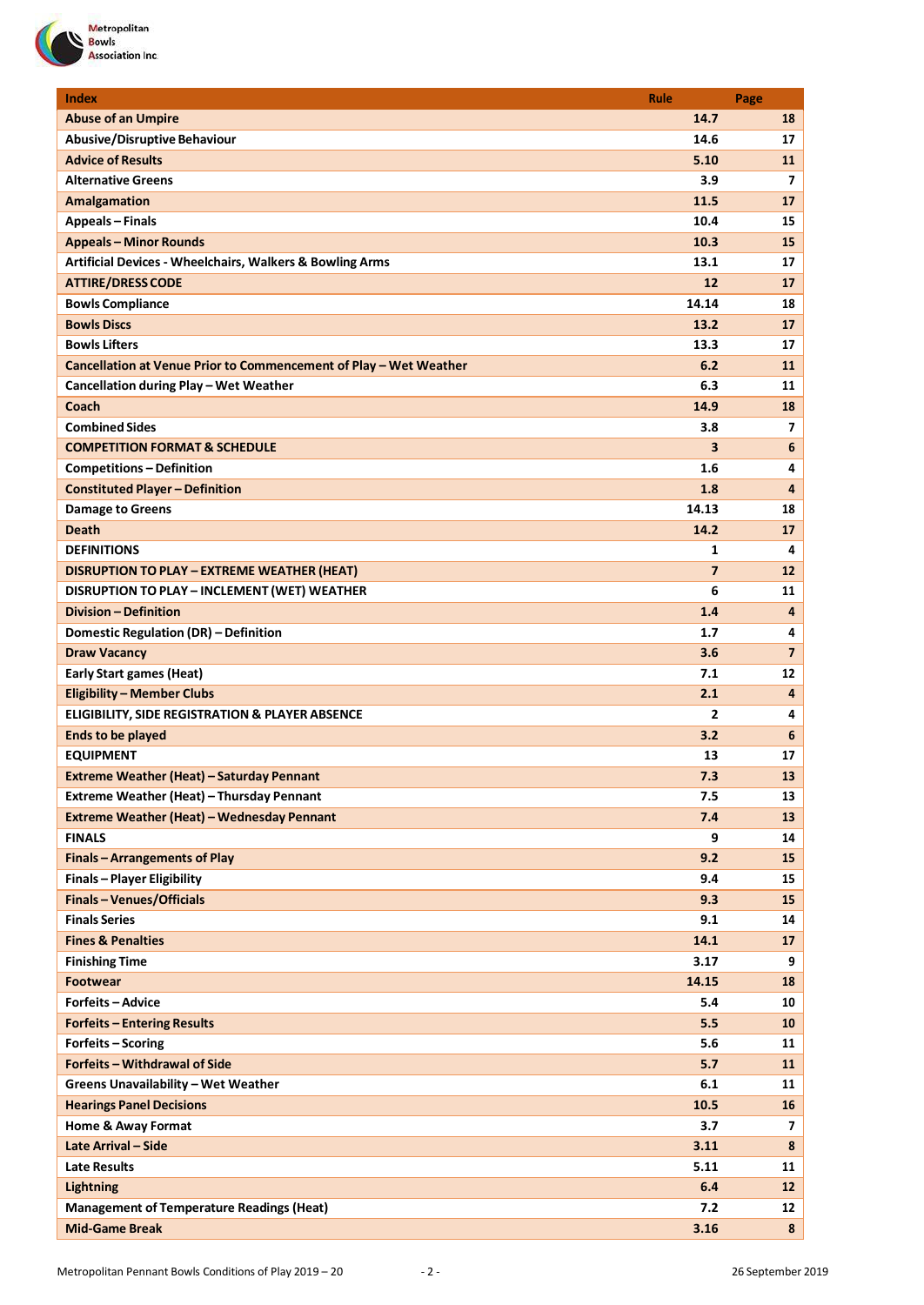

| <b>Mobile Phones</b>                            | 14.3              | 17                      |
|-------------------------------------------------|-------------------|-------------------------|
| <b>Multiple Sides</b>                           | 3.5               | $\overline{7}$          |
| <b>National Competitions</b>                    | 14.4              | 17                      |
| <b>OFFICIALS</b>                                | 4                 | 9                       |
| <b>Open Gender Pennant Competitions</b>         | 2.5               | 5                       |
| <b>Opposite Gender Players (OG)</b>             | 2.6               | 5                       |
| <b>Pennant Side Registration</b>                | 2.8               | 6                       |
| <b>Pennant Sides - Player Numbers</b>           | 3.1               | 6                       |
| <b>Player Absence</b>                           | 2.4               | 5                       |
| <b>Player Code of Conduct</b>                   | 14.5              | 17                      |
| <b>Player Eligibility</b>                       | 2.2               | 4                       |
| <b>Player Eligibility - Finals</b>              | 2.10              | 6                       |
| Player Movement between sides - Minor Rounds    | 2.9               | 6                       |
| <b>Player Movement during Play</b>              | 3.15              | 8                       |
| <b>Player Permits</b>                           | 2.2.3             | 4                       |
| <b>Player Position after Draw</b>               | 3.14              | 8                       |
| <b>Player Withdrawal (Heat)</b>                 | 7.7               | 13                      |
| <b>POLICIES</b>                                 | 14                | 17                      |
| Practice                                        | 3.12              | 8                       |
| Pregnancy                                       | 14.11             | 18                      |
| <b>PROMOTIONS &amp; DEMOTIONS</b>               | 11                | 16                      |
| <b>Promotions &amp; Demotions - Eligibility</b> | 11.4              | 17                      |
| <b>Protests - Finals</b>                        | 10.2              | 15                      |
| <b>Protests - Minor Rounds</b>                  | 10.1              | 15                      |
| <b>PROTESTS/APPEALS</b>                         | 10                | 15                      |
| <b>Recording and Confirming Results</b>         | 4.3               | 10                      |
| <b>REPLAYS</b>                                  | 8                 | 14                      |
| <b>Replays - Finals</b>                         | 8.2               | 14                      |
| <b>Replays - Minor Rounds</b>                   | 8.1               | 14                      |
| <b>Rink-Definition</b>                          | 1.3               | 4                       |
| <b>Scoreboards</b>                              | 5.2               | 10                      |
| Scoreboards, Flags etc during play              | 13.4              | 17                      |
| <b>Scorecards</b>                               | 5.1               | 10                      |
| Scoring - Byes                                  | 5.9               | 11                      |
| <b>Scoring - Incomplete Games</b>               | 5.8               | 11                      |
| <b>SCORING &amp; RESULTS</b>                    | 5                 | 10                      |
| <b>Scoring of Game Results</b>                  | 5.3               | 10                      |
| <b>Section - Definition</b>                     | 1.5               | 4                       |
| Side - Definition                               | 1.1               | 4                       |
| <b>Side Divisions</b>                           | 3.3               | $\overline{7}$          |
| <b>Side Limits</b>                              | 3.4               | $\overline{\mathbf{z}}$ |
| <b>Side Manager Responsibilities</b>            | 4.2               | $\overline{9}$          |
| <b>Smoking</b>                                  | 14.12             | 18                      |
| <b>Spectators</b>                               | 14.10             | 18                      |
| <b>Start Times</b>                              | 3.10              | 8                       |
| <b>Stoppages of Play (Heat)</b>                 | 7.6               | 13                      |
| <b>Substitutes</b>                              | 2.3               | 4                       |
| <b>Team - Definition</b>                        | 1.2               | 4                       |
| <b>Throwing the Mat</b>                         | 14.8              | 18                      |
| <b>Trial Ends (Roll Up)</b>                     | 3.13              | 8                       |
| <b>Umpire of the Day</b>                        | 4.1               | 9                       |
| <b>Unregistered Players</b>                     | 2.7               | 5                       |
| <b>Extreme Weather (Heat) Policy</b>            | <b>Annexure A</b> | 19                      |
| <b>Weather Station Allocation</b>               | <b>Annexure B</b> | 20                      |
| <b>Metropolitan Club Locations</b>              | <b>Annexure C</b> | 21                      |
| <b>Pennant Practice &amp; Game Times</b>        | <b>Annexure D</b> | 22                      |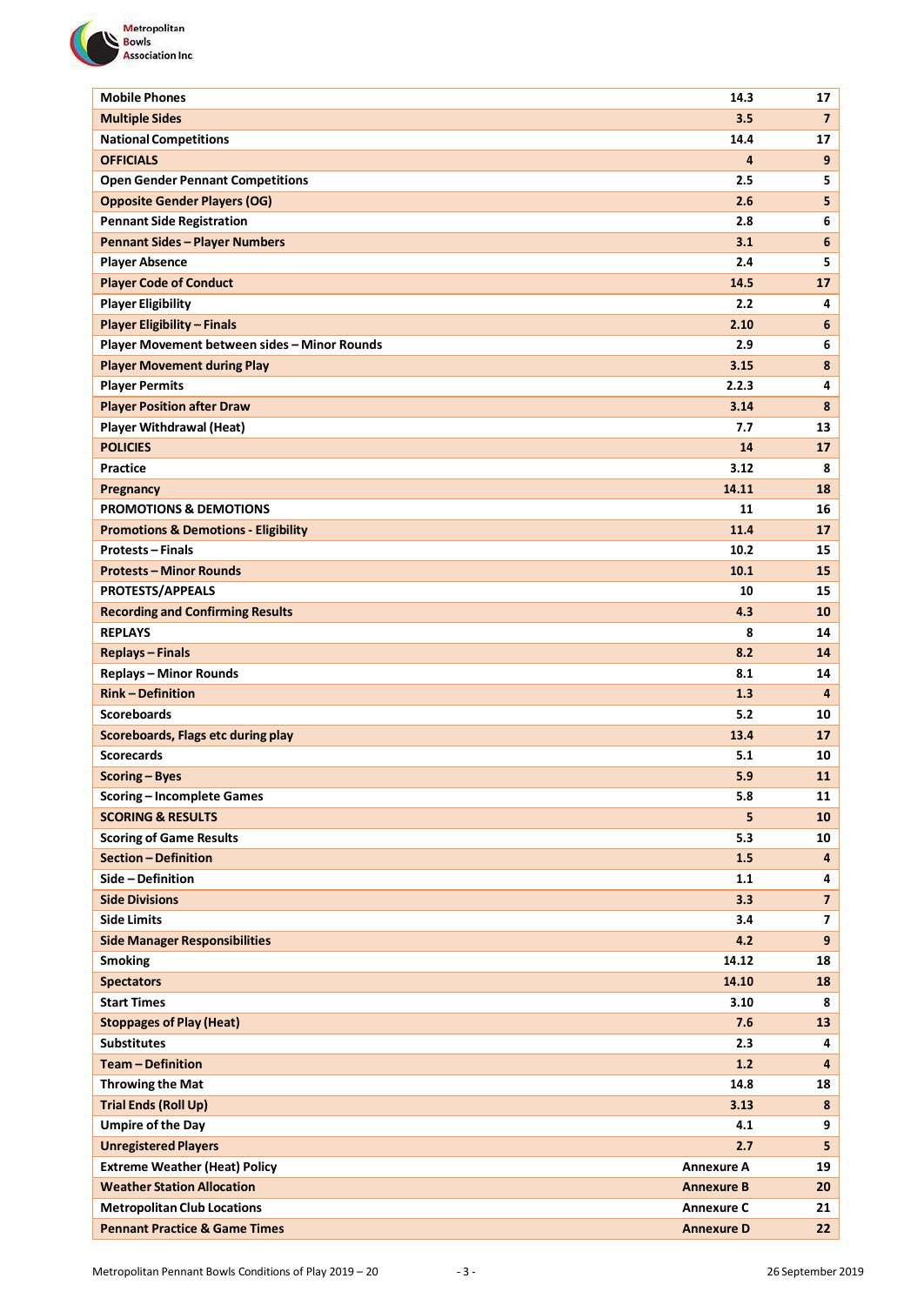

**The Metropolitan Bowls Association isthe Controlling Body for the Wednesday, Thursday & Saturday Metropolitan Pennant competitions**

**All Pennant games will be played in line with 'The Laws of the Sport of Bowls – Crystal Mark 3rd Edition Version 3.1 April 2019' and 'Domestic Regulations April 2019' and these Conditions of Play** A copy of these Conditions of Play MUST be included in the Umpires Equipment at all Metropolitan Pennant **venues.**

# **1. DEFINITIONS**

# **1.1 Side**

A number of teams whose combined scores decide the result of a Pennant game (refer Rule 3.1).

#### **1.2 Team**

Pair: a team of two players whose positions, in order of play, are 'Lead' and 'Skip'. Triple: a team of three players whose positions, in order of play, are 'Lead', 'Second' and 'Skip'. Four: a team of four players whose positions, in order of play, are 'Lead', 'Second', 'Third', and 'Skip'.

# **1.3 Rink**

**T**he section of the green on which a game is to be played.

# **1.4 Division**

A level of competition e.g. Premier League, Division 1 etc.

# **1.5 Section**

A sub-division of a level of competition and made up of 6, 8, 10, or 12 Sides as required.

#### **1.6 Competitions**

**1.6.1** These Conditions of Play are applicable to three competitions:

- Saturday Open gender
- Wednesday Men
- Thursday Women
- **1.6.2** Open gender competition open to all eligible players as per Rule 2.2.
- **1.6.3** Single gender competition a gender specific competition restricted to players identifying with that gender, with the exception of the inclusion of Opposite Gender players as per Rule 2.6.

# **1.7 Domestic Regulation (DR)**

Regulations created by Bowls Australia that vary from the Laws of the Sport of Bowls for Domestic play.

#### **1.8 Constituted Player**

A member of a team who has commenced their game (i.e. when the jack has been delivered in the first end) or as per the provisions of DR 2.3

# **2. ELIGIBILITY, SIDE REGISTRATION & PLAYER ABSENCE**

#### **2.1 Member Clubs**

A Member Club may compete if it conforms to the requirements of the Bowls SA and MBA Constitutions and By-Laws, and the Laws of the Sport of Bowls.

# **2.2 Player Eligibility**

- **2.2.1** A Member may only play Metropolitan pennants for the Member Club with which the Member holds current Full or Junior/Student registration with Bowls SA (the member's "nominated Member Club") , except where allowed by the Laws of the Sport of Bowls, by the issue of a Pennant Permit by the MBA or Bowls SA, or by these Conditions of Play.
- **2.2.2** A Member may only play Metropolitan pennants if they have a current Full or Junior/Student registration with Bowls SA, except where allowed by the Laws of The Sport of Bowls or by these Rules & Conditions of Play.
- **2.2.3** A fully registered member of Bowls SA may play in a mid-week (Monday Friday inclusive) pennant competition or Saturday Pennant competition for a Member Club other than the member's nominated Member Club provided:
	- the member's nominated Member Club does not participate in a comparable mid-week (Monday Friday inclusive) pennant competition or Saturday pennant competition; and
	- both Member Clubs involved consent & the member has obtained a Pennant Permit from the MBA or Bowls SA. A Pennant Permit form is required to be completed and approved annually.

The abbreviation of the Permit player's nominated Member Club must be recorded on the scorecards alongside the player's name.

#### **2.3 Substitutes**

- **2.3.1** Where a constituted player absents themselves at any time during a Pennant game, a substitute may be allowed to play in the place of a player who is not able to play. DR 2.4 shall apply. **NOTE changes to DR 2, especially DR 2.4.5.**
- **2.3.2** (SUB) Substitute must be recorded on the scorecards next to the temporary player's name.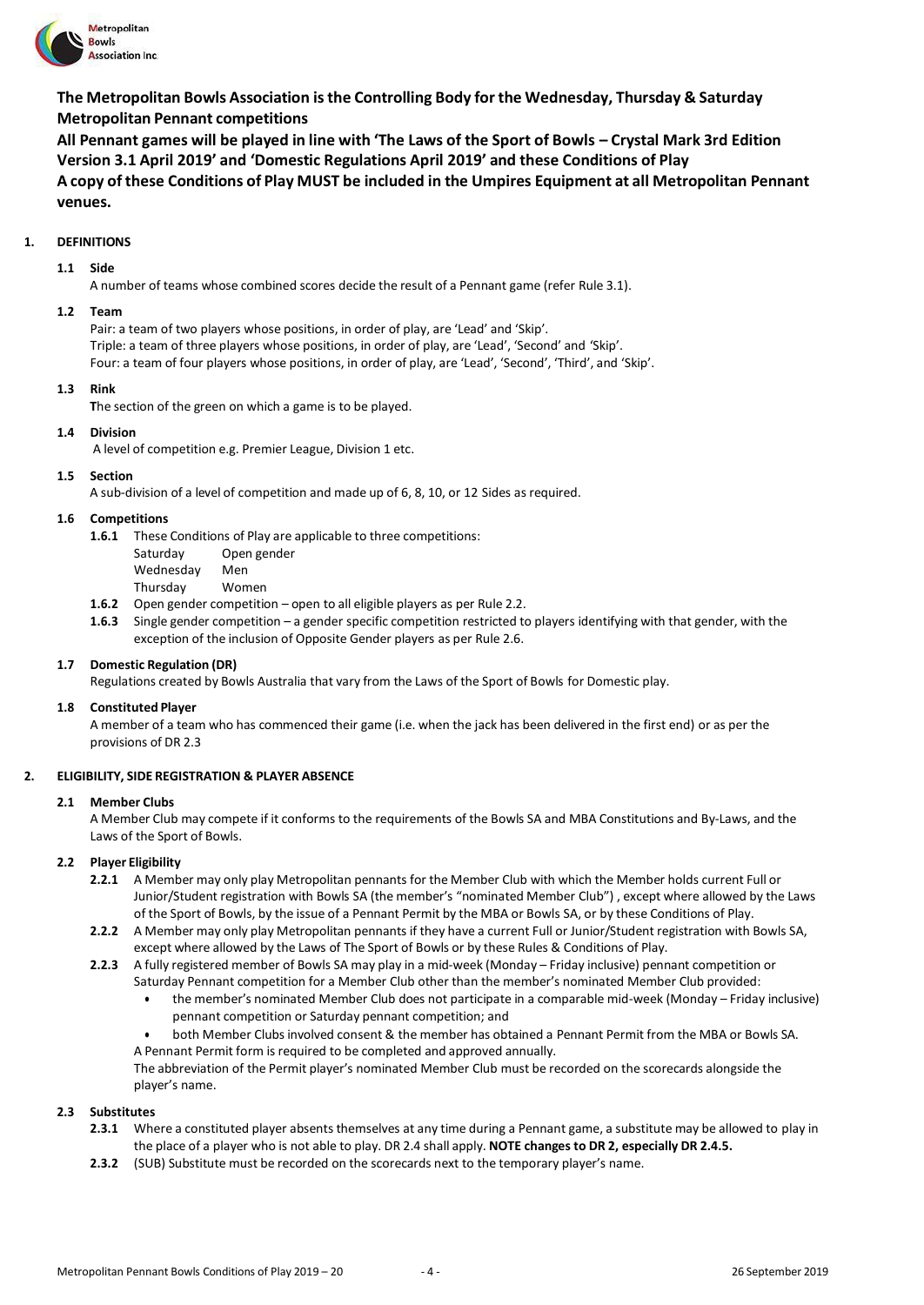

# **2.4 Player Absence**

- **2.4.1** In a Member Club's lowest side, when there are insufficient Full or Junior/Student registered bowlers available to field a side, that Member Club may play any Bowls SA registered player, a Bowls SA registered Associate Member, a casual or Night Owl bowler, or other suitable person as a temporary player, provided that the player satisfies the criteria to be a substitute as per DR 2.4.
	- **2.4.1.1** When a Member Club has more than one side entered in its lowest level of the competition, its lowest side for the purpose of these rules will be the side as determined under Rule 3.5.

# **2.4.2 Fours Competitions:**

If, at the scheduled starting time for a game, one player is absent from one or more teams in a side and no eligible substitute player is available or allowed, affected rinks will postpone the start of play for up to 15 minutes. If, after 15 minutes after the scheduled start time for a game, one player is absent from one or more teams in a side, and no eligible substitute player is available or allowed, the game must begin on affected rinks and the following shall apply (refer DR 2.6):

- **2.4.2.1** A team with an absent player plays as though the second is the missing player. The order of play shall be maintained by the second of the complete team playing consecutive bowls. Each player must use the number of bowls specified in the Conditions of Play for the event.
- **2.4.2.2** If a player who has commenced the game is unable to continue the game and no eligible substitute or replacement player is available or allowed, play will continue as per Rule 2.4.2.1.
- **2.4.2.3** If an absent player arrives late, they must take their original place in the team when they arrive and enter the game at the completion of the end in progress
- **2.4.2.4** If an eligible substitute becomes available and is permitted by the Umpire of the Day they may be introduced to the game to allow it to commence, or at the completion of the end in progress.

# **2.4.3 Wednesday Premier League and Divisions 1 & 2:**

A side without a full complement of players (with no substitutes available) shall distribute the available players across teams to fill Pairs & Triples teams as the priority.

If, at the scheduled starting time for a game, one player is absent from one or more teams in a side and no eligible substitute player is available or allowed, affected rinks will postpone the start of play for up to 15 minutes.

- **2.4.3.1** Any side that does not have a full complement of players and no eligible substitute player is available or allowed (except in fours or triples teams which can play one player short in each team as in DR 2.6) 15 minutes after the scheduled start time of a game will forfeit the game, with points & shots awarded as per Rule 5.6
- **2.4.3.2** After the start of the game, if a player withdraws in any discipline and there is no substitute available or allowed (other than fours or triples, as above), the side will forfeit the game, with points & shots awarded as per Rule 5.6

#### **2.5 Open Gender Pennant Competitions**

In Open Pennant Competitions, each Member Club shall have a selection policy based solely on merit and any player who is eligible for selection shall be entitled to be considered to play in any position in the team based on merit.

# **2.6 Opposite Gender Players (OG)**

In single gender competitions, the following rules for the use of Opposite Gender Players will apply.

The spirit of these rules is to prevent forfeits and so ensure that as many players as possible get a game but also to discourage the selection of Opposite Gender Players to gain an unfair advantage.

- **2.6.1** No Opposite Gender Player shall be selected for a game if the Member Club has sufficient available registered same gender players.
- **2.6.2** If a Member Club has insufficient same gender players available, then any eligible member of that Member Club may be used in the Member Club's lowest side, limited as follows:
	- **2.6.2.1** On Wednesday, Opposite Gender Players may only be selected from eligible Pennant playing members of that club who do not play regularly at Division One level or above on Thursday and/or at Division Four level or above on Saturday, or non-Pennant playing members who are assessed at that level.
	- **2.6.2.2** On Thursday, Opposite Gender Players may only be selected from eligible Pennant playing members of that club who do not play regularly at Division Three level or above on Wednesday and/or Division Four level or above on Saturday, or non-Pennant playing members who are assessed at that level.
	- **2.6.2.3** The maximum number of Opposite Gender players permitted in the Wednesday and Thursday competitions is 5 in a 16-a-side, 4 in a 12-a-side and 3 in an 8-a-side.
	- **2.6.2.4** Opposite Gender Players may only play as Lead or Second, and only in a rink of Fours.
	- **2.6.2.5** OG (Opposite Gender) must be recorded on the scorecard next to the player's name.
	- **2.6.2.6** Opposite Gender players may not be used in any side in Wednesday or Thursday Premier League or Division One.
	- **2.6.2.7** In exceptional circumstances a Club may seek a player permit from Match & Program Committee in regard to Rules 2.6.2.1, 2.6.2.2 or 2.6.2.6.

# **2.7 Unregistered Players**

- **2.7.1** Except in cases otherwise referred to in these Metropolitan Conditions of Play, all players must hold Full or Junior/Student registration of Bowls SA through their Member Club to be eligible to compete in Metropolitan Pennant competitions. Any Member Club playing an ineligible player in any Metropolitan Pennant competition will be penalised in accordance with the Laws of the Sport of Bowls and the Bowls SA & MBA Constitutions and By-Laws. The penalty will be a loss of side points.
- **2.7.2** An audit may be conducted by Match & Program Committee at a scheduled time during the season and spot audits may occur at any time throughout the season. In the event of a side forfeit penalty being imposed, the side receiving the forfeit will not be penalised shots up if they have scored greater than those allocated for a forfeit.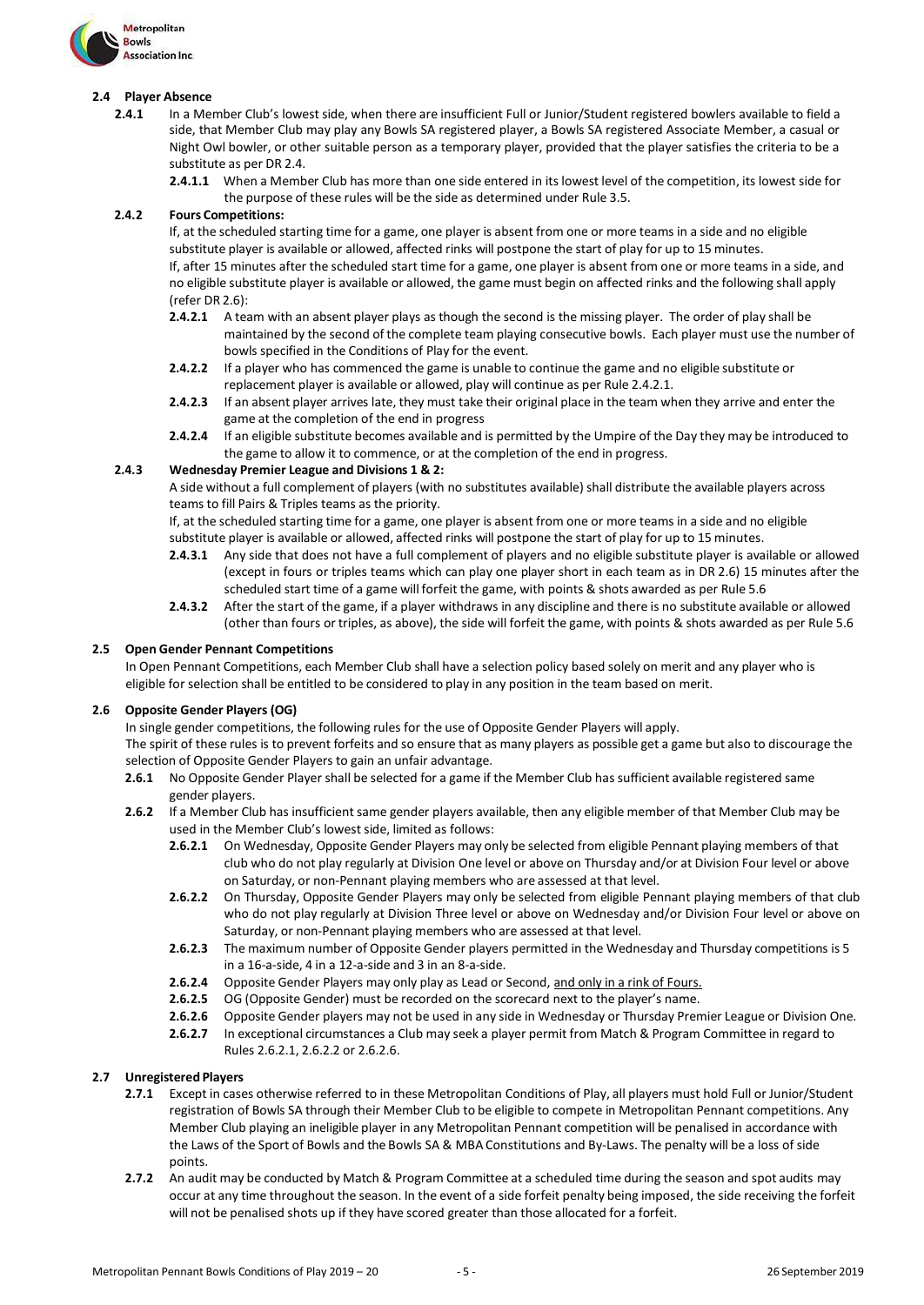

#### **2.8 Pennant Side Registration**

A Club can enter any number of sides in a Pennant competition up to the maximum number which can be accommodated on the rinks available for its use and which the Club can conceivably fill week to week.

- **2.8.1** Sides of a Club will be ranked 1, 2, 3, 4 etc. in descending order of ability for each competition. Sides will be filled by available players in descending order of ability.
- **2.8.2** If a Club does not have sufficient players to form a side in a Pennant competition it can seek approval from Match & Program Committee to combine with another Club or Clubs to enter a side in the lowest Division. The application must be made by the Club accepting responsibility for the side and be accompanied by written approval of the other Club or Clubs.
- **2.8.3** If a Club does not have sufficient players to form a side for the Club's lowest ranked side in a Pennant competition, the side can play with one or more teams of three Members playing as Lead, Third and Skip respectively in accordance with DR 2.6

# **2.9 Player Movement Between Sides – Minor Rounds**

- **2.9.1** Prior to round 15 of Minor Round games there will be no restriction on the interchange of Players between the sides of a Club.
- **2.9.2** For the last four rounds of Minor Round play, no side will include more than three players who have played the majority of their games, prior to the fourth last game, in a higher ranked side. Each of these players must have played at least four games (in total) in this side or lower ranked sides prior to round 15
- **2.9.3** In exceptional circumstances a player permit may be sought from Match & Program Committee in regard to Rule 2.9.2.

# **2.10 Player Eligibility – Finals**

- **2.10.1** In any finals game a side shall only include players who, during the current season, have played five games or more for the Club in that actual competition (the Saturday Pennant competition and the midweek Pennant competitions are separate competitions and games played in one competition do not count towards player eligibility in the other competition).
- **2.10.2** In any finals game a side shall only include players who, during the Home and Away season, have played at least as many games in the side concerned or any lower ranked side as in all higher ranked sides. However, where a Club has two consecutively ranked sides remaining in a Final series, those sides may be selected from all players who have played at least as many of their games in the Home and Away season for one or both of the sides concerned or lower ranked sides as they have in all higher ranked sides.
	- **2.10.2.1** Players from a side eliminated from the Finals are not eligible to play in any subsequent final in a lower ranked side. However, a Club where a player was promoted to a higher ranked Side for a particular Finals round to replace a player who was unavailable can apply in writing to Match & Program Committee for a player permit to play the nominated player in a subsequent final in a lower ranked side.
	- **2.10.2.2** All players in a side for a Finals game may play in subsequent finals for that side (subject to Rule 2.10.2.1).
- **2.10.3** If any Club is uncertain of having available sufficient Members who are eligible under Rule 2.10 it can apply, in writing, to Match & Program Committee for permission to play if necessary other nominated Members and if permission is granted such Members can play in any position other than Skip.

# **3. COMPETITION FORMAT & SCHEDULE**

#### **3.1 Pennant Sides**

Each Pennant side shall consist of the following number of players:

#### **Saturday**

Premier League, Divisions  $1 - 5$ : Four teams of four players

Divisions 6 and lower: Three teams of four players

#### **Wednesday**

Premier League, Divisions 1-2: Five teams – Pairs (1) Triples (2) Fours (2)

Division 3: Four teams of four players

Division 4: Three teams of four players

#### **Thursday**

Premier League, Divisions 1-3: Three teams of four players Division 4: Two teams of four players

#### **3.2 Ends to be played**

- **3.2.1 Wednesday Premier League & Divisions 1 & 2**
	- Fours: 21 ends; Triples (2 bowls per player): 25 ends Pairs (2-2-2-2 format): 18 ends
- **3.2.2 Saturday Premier League**
- Fours: 25 ends

#### **3.2.3 All other Competitions** Fours: 21 ends

- **3.2.4** If a match is declared an early start game under the Heat Policy as per Rules 7.1 7.5, then the number of ends played will be reduced to:
	- Fours: 18 ends
	- Triples: 21 ends
	- Pairs: 15 ends

with the minimum number of ends completed to declare a game "complete" to be altered as per Rule 5.8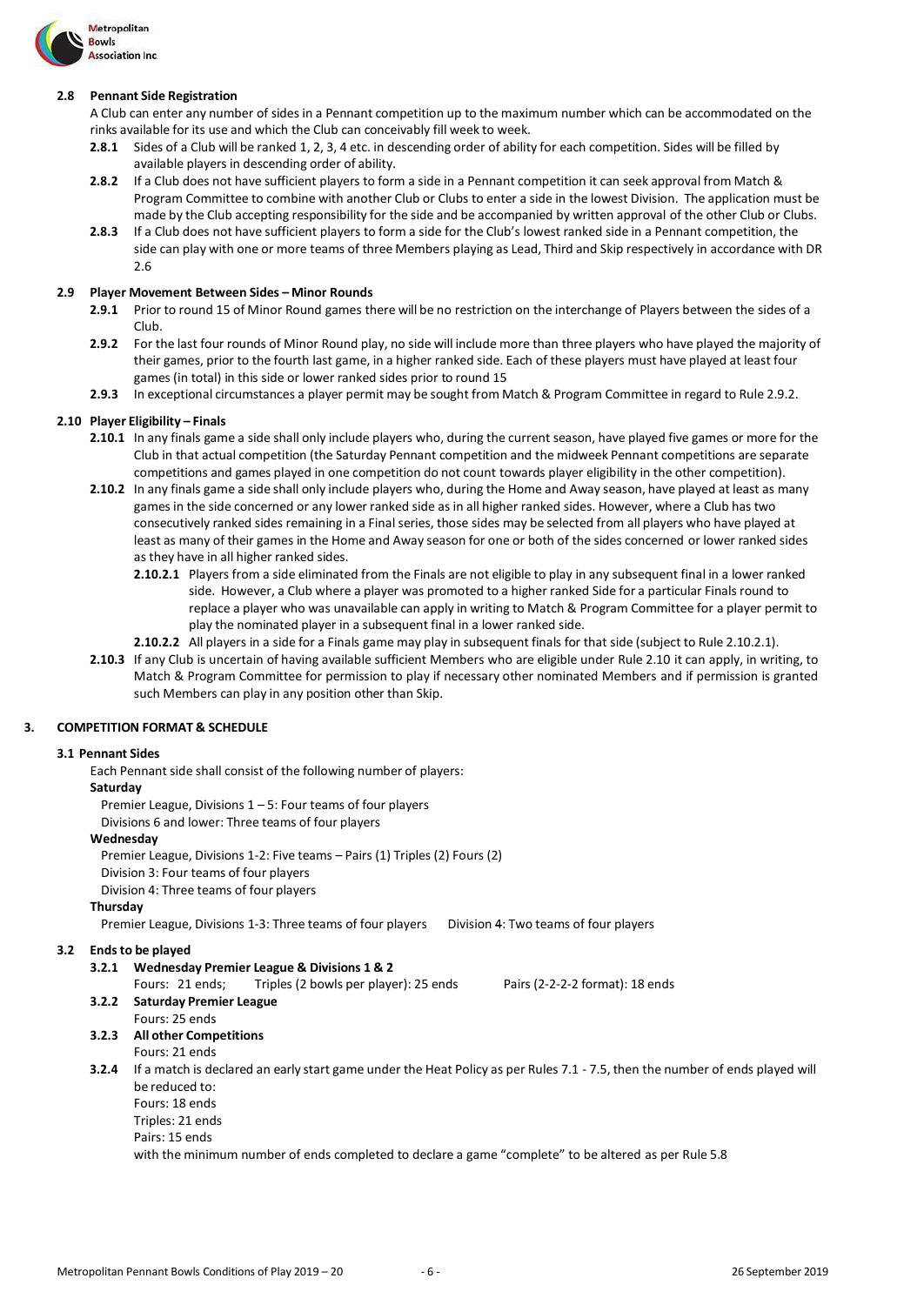

#### **3.3 Side Divisions**

#### **Saturday**

Premier League and Divisions 1 & 2: One section each of 10 sides Division 3: Two sections each of 10 sides

Divisions 4 and lower: The number of sections and sidesto be determined by Match & Program Committee.

# **Wednesday**

Premier League and Division 1: One section each of 10 sides

Division 2: Two sections each of 10 sides

Division 3 and lower: The number of sections and sides to be determined by Match & Program Committee.

# **Thursday**

Premier League and Division 1: One section each of 10 sides Division 2: Two sections each of 10 sides Division 3 and lower: The number of sections and sides to be determined by Match & Program Committee.

#### **3.4 Side Limits**

Member Clubs will be limited to the following number of sides in each Division:

**Saturday**

Premier League: One side Divisions 1 - 3: One side in each division

Divisions 4 - 7: As determined by Match & Program Committee.

# **Wednesday**

Premier League: One side Divisions 1 & 2: One side in each division Divisions 3 & 4: As determined by Match & Program Committee.

#### **Thursday**

Premier League: One side Divisions 1 & 2: One side in each division Divisions 3 & 4: As determined by Match & Program Committee.

Where a Member Club has more than one side in a Division, Match & Program Committee will place the sides as it sees fit with due consideration to travel of allsides in the Sections and requests from the Member Club.

# **3.5 Multiple Sides**

Where a Member Club has more than one side in the same Division the sides will be designated Red, White, Blue and Green; Red being the primary side and White the secondary side etc.

#### **3.6 Draw Vacancy**

When a vacancy occurs in the draw, the opposing sides will be granted a Bye, and awarded points orshots as applicable under Rule 5.9.

In the event of the withdrawal or addition of a side by a Member Club, Match & Program Committee will consider a redraw of the section, if necessary, to avoid Byes.

#### **3.7 Home & Away Format**

All games shall be played in a 'Home and Away' format as in the 'Order of Draw'.

Fixtures will be distributed to Member Clubs and posted on-line once confirmed. Any changes will also be distributed in the same way.

#### **3.8 Combined Sides**

- **3.8.1** Where two Member Clubs have a side or sides entered in a competition and have additional players but insufficient to field another complete side, they may enter a combined side. Where a combined side is entered, members of those Member Clubs, in accordance with Rule 2.2, may play for the combined side as original members.
	- **3.8.1.1** The title of such side shall be determined by the Member Clubs concerned but shall NOT be the name of only one of those Member Clubs.
	- **3.8.1.2** The 'Home' venue for sides with joint titles shall be notified to their opponents as soon as possible.
	- **3.8.1.3** Players playing in a combined side are required to wear the uniform of their Member Club and use the bowls discs of their Member Club.

# **3.8.2 Player Permits**

When a Member Club has insufficient players of a gender to fill a (single) side in the competition of that gender, their members may seek a permit to play in that competition with another Member Club (as per Rule 2.2). Any player who receives a permit shall be eligible for selection in any side and in any position for the Member Club that they are issued a permit for. Players playing under a permit must wear the uniform of the member club that they are playing for.

#### **3.9 Alternative Greens**

If a Member Club, whose greens have been declared unsuitable or are unavailable for play, uses the rinks of another Member Club, the first mentioned club shall negotiate the payment of green fees and afternoon tea charges with the host club. It is the responsibility of the scheduled 'Home' club to advise the opponents of the change of venue.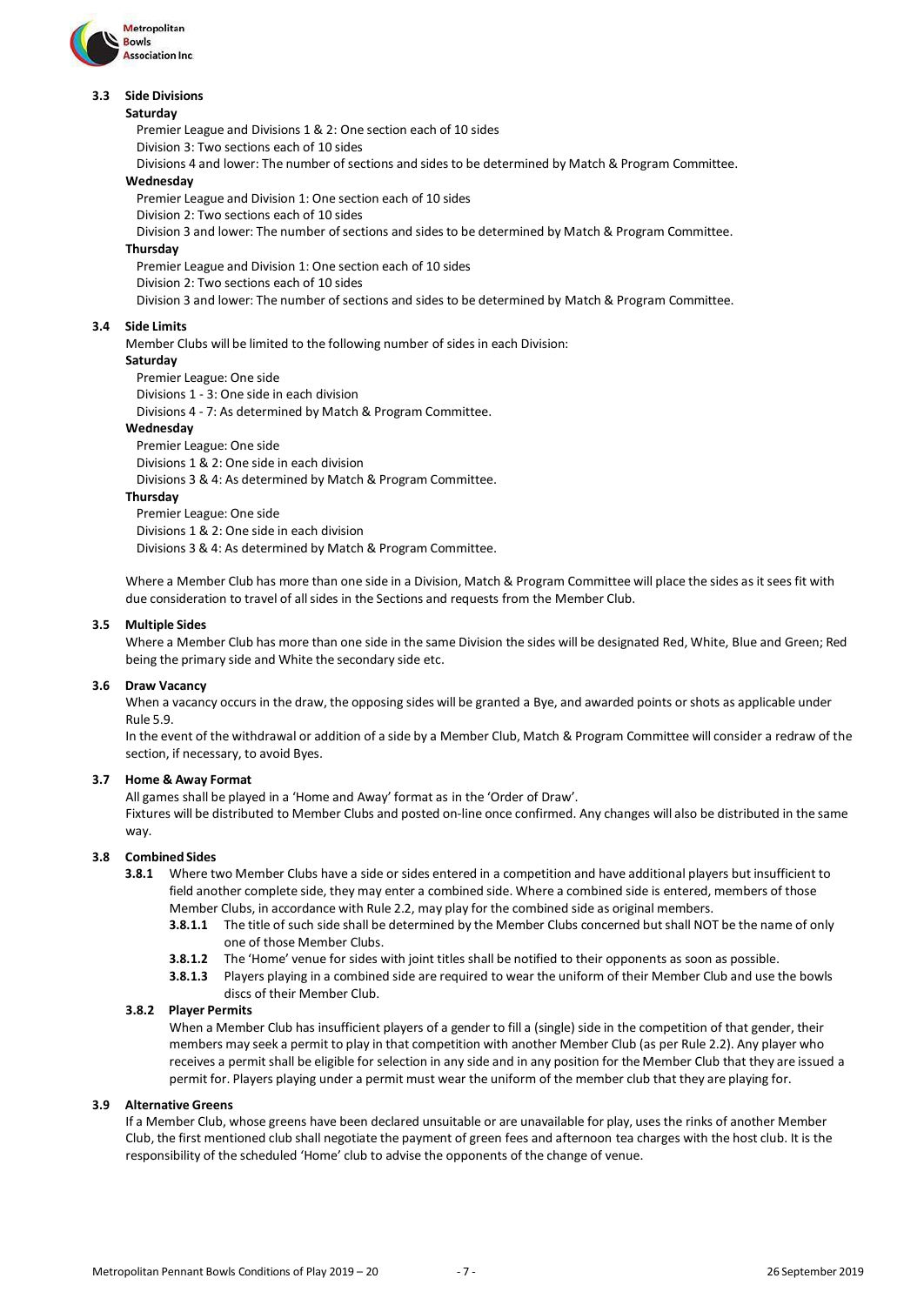

#### **3.10 Start Times**

| Saturday:    | Trial ends 1.00pm – Play not later than 1.15pm                                                                    |
|--------------|-------------------------------------------------------------------------------------------------------------------|
| Wednesday:   | Trial ends 12.15pm - Play not later than 12.30pm                                                                  |
| Thursday:    | Trial ends 9.45am - Play not later than 10.00am                                                                   |
| Friday:      | Trial ends 6.00pm – Play not later than 6.15pm                                                                    |
| Early start: | Trial ends 9.15am - Play not later than 9.30am                                                                    |
|              | At the scheduled starting time for games the Umpire of the Day will ensure that no further trial ends are played. |

The starting and finishing times, day and date, and venue of any scheduled game may be varied, with the consent of the Member Clubs involved and the written approval of Match & Program Committee. Refer Rule 3.17 for restrictions.

#### **3.11 Late Arrival – Side**

Should one side fail to appear at the time appointed, or within 15 minutes thereof, the opposing side, if ready to commence play, shall be awarded the game with points and shots as set out in Rule 5.6

#### **3.12 Practice**

**3.12.1** Greens are to be made available to those wishing to practice by:

| Saturday:  | 12.15pm            |
|------------|--------------------|
| Wednesday: | 11.30am            |
| Thursday:  | 9.00am             |
| Friday:    | 5:15 <sub>pm</sub> |
|            |                    |

**or** earlier at the discretion of the Home Club.

- **3.12.2** On days of extreme weather (Heat) Policy altered start times, greens may not be available for practice.
- **3.12.3** In extraordinary circumstances relating to inclement weather or mechanical breakdown, the Greens Manager or their proxy may decide to close their green/s for practice to enable the completion of the playing surface.
- **3.12.4** Players can practice on any rink of the green of play prior to the draw of rinks for the game.
	- Side Managers must ensure that the rinks of play are drawn at 12:45 pm Saturday, 12 noon Wednesday, 9.30am Thursday, 5.45 pm Friday, and 9.00 am on early start Heat Policy games.
		- Once the draw for rinks has been completed, players should be notified and practice ceases.

#### **3.13 Trial Ends (Roll up)**

Two trial ends are permitted on the rink drawn with the number of bowls to be used in the game; to commence and be completed in accordance with Rule 3.10.

#### **3.14 Player Position**

No changes to player positions shall be permitted before the commencement of play once the draw for rinks has been made, except for physical disablement, where permission must be sought from the opposing side Manager and Umpire of the Day. Any club failing to adhere to this rule shall forfeit the game to the opposing side in accordance with Rule 5.6.

#### **3.15 Player Movement during Play**

Players will only be allowed to walk up to the head under the following circumstances:

#### **Pairs:**

Leads: after delivery of their third & fourth bowls

Skips: after delivery of each of their second, third & fourth bowls

#### **Triples:**

Leads: after delivery of their second bowl Seconds: after delivery of their second bowl

Skips: after delivery of each of their bowls

#### **Fours:**

Leads and Seconds: after the third player in their team has played their second bowl Thirds: after the delivery of their second bowl

Skips: after delivery of each of their bowls.

In exceptional and limited circumstances, a Skip can ask that a player walks up to the head earlier than described above.

# **3.16 Mid-Game Break**

# **Saturday**

Premier League & Divisions 1 – 2. There will not be a mid-game afternoon tea break.

Divisions 3 and lower. An afternoon tea break shall be taken at 2.45pm.

# **Wednesday**

An afternoon tea break shall be taken at 2.00pm.

# **Thursday**

Players shall take a 10 minute break at the completion of 11 ends.

**Night Games.** There will not be a mid-game break.

**Early Start Heat Policy Games**. There will not be a mid-game break. Side Managers are advised to be mindful of their duty of care for all participants and should monitor the conditions and consider breaks, if necessary, to provide participants with opportunities to hydrate.

**Afternoon Tea Break**. Every attempt should be made to limit the afternoon tea break to 15 minutes or less from the time the last team leaves the green.

**All times are subject to adjustment by agreement of side Managers and Umpire of the Day.**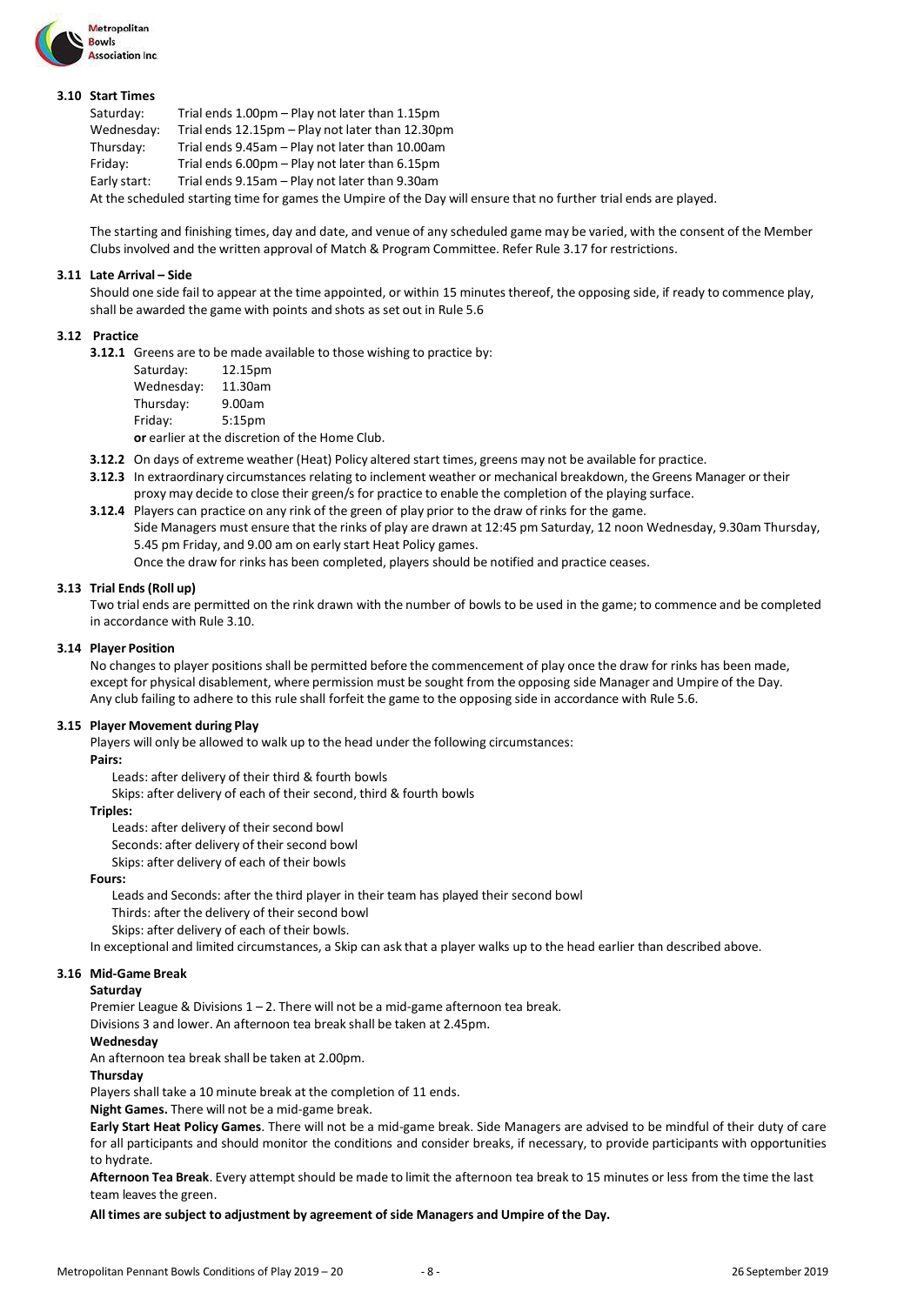

# **3.17 Finishing Time**

In any competition, the result of the game will stand provided that sufficient ends have been completed to obtain a result in accordance with Rule 5.8. If, at the time limit, the Jack has been rolled, the end shall be completed but not replayed if it becomes dead.

#### **Saturday:**

Games commencing at 1.15pm will cease with the completion of the end in play at 5.45pm.

#### **Wednesday:**

Games commencing at 12.30pm will cease with the completion of the end in play at 5.00pm.

**Thursday:**

Games commencing at 10:00am will cease with the completion of the end in play at 2.30pm.

**Night Games:**

Games commencing at 6:15pm will cease with the completion of the end in play at 10.30pm.

# **Early Start Heat Policy Games:**

Games will cease with the completion of the end in play at 2:00pm.

# **Games played at other times:**

Where a game has been re-scheduled with approval of the Match and Program Committee to a different start time, the game will cease with the completion of the end in play 4 ½ hours after the start time.

All Night Games must cease with the completion of the end in play at 10:30 pm, regardless of the start time.

# **4. OFFICIALS**

# **4.1 Umpire of the Day**

- **4.1.1** The Host Club is responsible for supplying an Umpire of the Day, with the name of the Umpire to be shown on the host club's notice board. In the event that no qualified Umpire is able to be present at the Club on game day, the visiting side is to be approached and asked to supply an Umpire of the Day. In the event that both clubs are unable to provide a qualified Umpire of the Day, the Host Club is to appoint an experienced and suitable member to fulfill the role of Umpire of the Day.
- **4.1.2** The Umpire of the Day willsupervise the drawing of the teams & rinks at the allocated time and will ensure that all practice ceases once the draw has been completed.

# **4.2 Side Manager Responsibilities**

# **Prior to the game**

**4.2.1** Players names must be entered into the online results portal by the following times:

- Saturday pennant competition Friday 10:00 am;
	-

Wednesday pennant competition – Tuesday 10:00 am.<br>Thursday pennant competition – Wednesday 10:00 am; Thursday pennant competition

#### **On game day**

- **4.2.2** Managers must be present at the venue at least fifteen (15) minutes prior to the scheduled starting time for trial ends, to enable the teams & rinks to be drawn at that time.
- **4.2.3** If only one side Manager is at the venue 5 minutes before the starting time for trial ends, that side Manager will allocate the rinks so that their side can begin their trial ends at the scheduled time.
- **4.2.4** Both side Managers are to ensure that their scorecards are correctly completed with Date, Division, Section, Club Name, all Player's Names printed clearly with Last and First Name and, if applicable, Substitute (SUB), Opposite Gender (OG) or Permit (Player's Member Club Abbreviation) before commencing the draw.

# **The Draw**

Home side Manager – Obtain rink allocation.

# **4.2.5 Fours Competitions Side Manager Responsibilities**

Where both sides have an equal number of teams of only three players, those teams shall be drawn together. Any additional three-member teams shall be drawn with the remaining four member teams. The draw for opponents and rinks shall be drawn separately for each of these groups. The teams shall then play as drawn.

- Home side Manager shuffle and place scorecards face down on table
- Visiting side Manager shuffle and place scorecards face down on top of Home side scorecards.
- Allocate rinks to each pair of scorecards before they aremoved
- Both side Managers legibly complete scorecards as indicated in Rule 4.2.4, ensuring that notations are correctly recorded on the scorecards and initialed by the Umpire of the Day if necessary.
- Toss for mat the result of toss to be recorded on each scorecard. (Suggest Member Club abbreviation to be written on front of the scorecard e.g. ADL=Adelaide)

# **4.2.6 Wednesday Premier League & Division 1 & 2 Side Manager Responsibilities**

- Home side Manager shuffle and place scorecards face down on table in three groups i.e. Pair on top row, Triples on second row and Fours on third row.
- Visiting side Manager shuffle and place scorecards face down on top of Home side scorecard groups to match.
- Both side Managers legibly complete scorecards asindicated in Rule 4.2.4, ensuring notations are correctly recorded on the scorecards and initialed by the Umpire of the Day if necessary.
- Home side Manager will shuffle their cards only face down and allocate rinks. The Away side scorecards can be matched and the rink numbers recorded.
- Toss for mat the result of toss to be recorded on each scorecard. (Suggest Member Club abbreviation to be written on front of the scorecard e.g. ADL=Adelaide)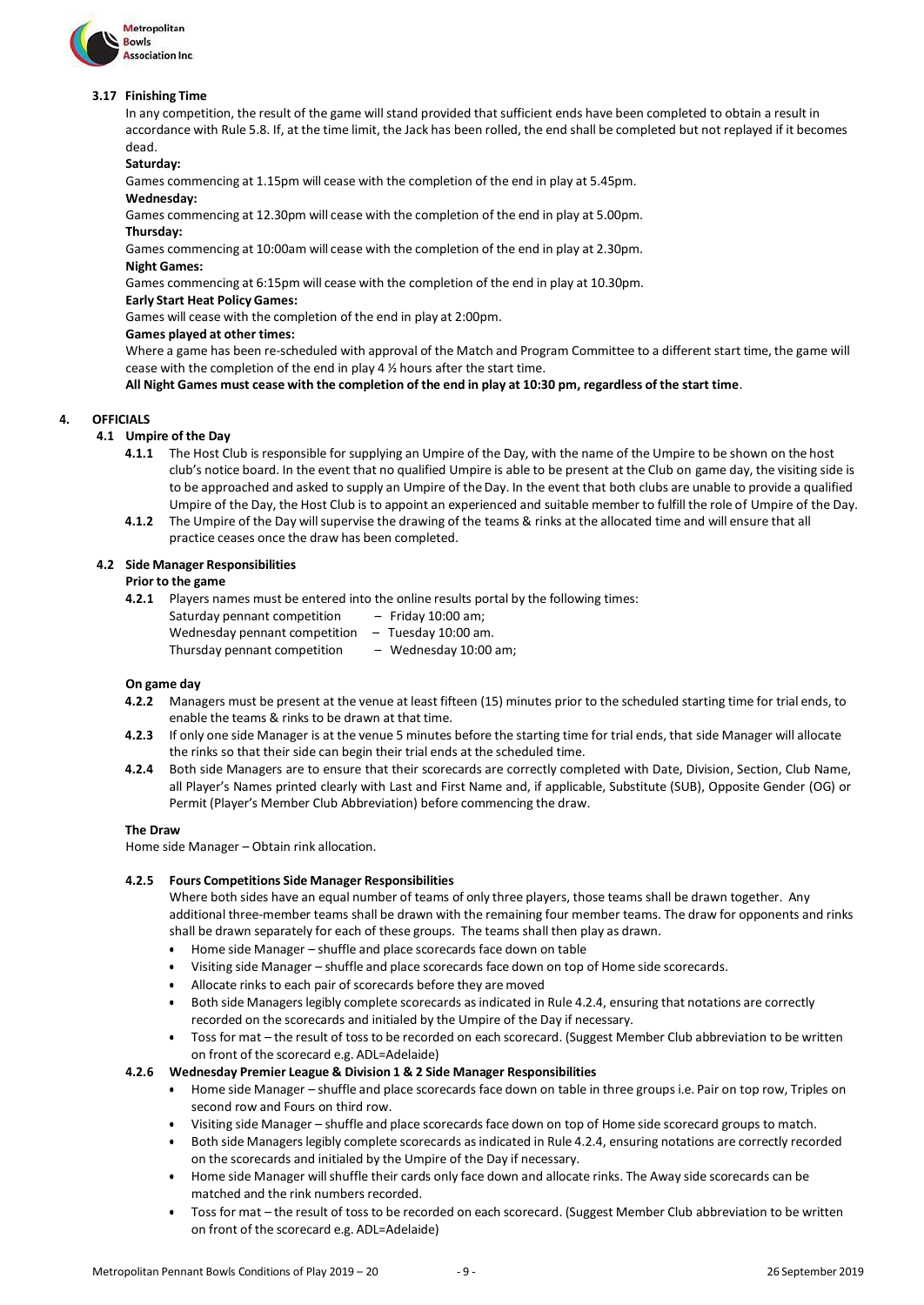

# **4.3 Recording and confirming results**

- **4.3.1** After the game has been completed both side Managers are to ensure that the Scorecards have been completed correctly, are signed in accordance with the Laws of the Sport of Bowls and the Completion Time is recorded.
- **4.3.2** The Home side club must ensure that player names & positions are adjusted correctly, and game scores are entered into the online results portal before the prescribed time limits for results entry (refer to the On-line Results Entry document published separately).
- **4.3.3** If there is a query concerning the accuracy of the results entered on-line, the Away side Club should contact the Home side Club by the end of the next business day following the game. If this fails to resolve the issue the MBA Secretary must be contacted via email [\(metrobowls@bigpond.com\)](mailto:metrobowls@bigpond.com) by the end of the second business day following the game giving details of any discrepancy.
- **4.3.4** If a protest is pending by either side, scores should be entered as normal. For protest procedures refer to Rule 10.
- **4.3.5** If a game is abandoned, scores are to be recorded & confirmed as per Rules 4.3.2 & 4.3.3

# **5. SCORING AND RESULTS**

#### **5.1 Scorecards**

- **5.1.1** Both scorecards for each game shall be the responsibility of the Skipper from each team, except as described in Rule 5.1.2
- **5.1.2** In a fours game the second of each team shall be responsible for the scorecard as in DR 3.2.4
- **5.1.3** At the end of the game, players who are responsible for maintaining the scorecards must record the time of completion and sign both cards.
- **5.1.4** Scorecards should be retained until the pennant season has been completed for audit and dispute purposes**.**

# **5.2 Scoreboards**

The scoreboard may be updated at any time by any person but must be updated at least every second end and the Skipper, or second in a fours game, is responsible for ensuring it is correct as per the scorecard. Refer DR. 3.1

# **5.3 Scoring of game results**

**5.3.1** The results of each game shall be scored as follows:

| <b>Five Team Sides</b>  |        |                   |        |
|-------------------------|--------|-------------------|--------|
| Game points:            | Win 10 | Draw 5            | Loss 0 |
| Team points:            | Win 2  | Draw 1            | Loss 0 |
| <b>Four Team Sides</b>  |        |                   |        |
| Game points:            | Win 8  | Draw <sub>4</sub> | Loss 0 |
| Team points:            | Win 2  | Draw 1            | Loss 0 |
| <b>Three Team Sides</b> |        |                   |        |
| Game points             | Win 6  | Draw <sub>3</sub> | Loss 0 |
| Team points             | Win 2  | Draw 1            | Loss 0 |
| <b>Two Team Sides</b>   |        |                   |        |
| <b>Game Points</b>      | Win 4  | Draw <sub>2</sub> | Loss 0 |
| Team Points             | Win 2  | Draw 1            | Loss 0 |
|                         |        |                   |        |

**5.3.2** Section winners and rankings will be determined according to the total points scored and in the event of two or more sides having equal points, then shots up shall decide. If points and shots up are equal, then the side with the least shots scored against it shall rank higher.

#### **5.4 Forfeits**

- **5.4.1** If a Member Club finds it cannot fill its sides after using the three players per team rule (DR. 2.6.1) and/or substitutes for its lowest side, it must forfeit it's lowest side.
- **5.4.2** A Member Club considering forfeiting a pennant side from a Round due to insufficient players MUST first contact the opposing Club to ascertain whether they are able to supply additional players in accordance with the Laws of the Sport of Bowls and these Conditions of Play to enable the game to continue.
- **5.4.3** A Member Club finding it necessary to forfeit a side must endeavor to advise the opposing club by 5.00pm on the day prior to the day scheduled for the game. The MBA MUST be advised of the forfeit by email to [metrobowls@bigpond.com](mailto:metrobowls@bigpond.com)
- **5.4.4** Member Clubs forced by extenuating circumstances to forfeit a side on the morning of the game should on: **Saturday & Wednesday:** Advise the opposing club not later than 10.00am **Thursday/early start:** Advise the opposing club not later than 8.30am
- **5.4.5** Where a club forfeits a side more than 30 minutes after the above times, that club shall be liable for a fine from the MBA. If the Member Club receiving the forfeit is the Home side, that Member Club willreceive an allocation of 50% of the fine imposed.

#### **5.5 Forfeits – Entering Results**

In the event of a Side forfeit the Member Clubs involved are required to complete the results procedures on the on-line results portal as indicated in Rule 4.3 above. The side Manager of the Side forfeiting is also required to follow the procedures in the Online Results Entry document recording the time and date the forfeit was advised to the opposition.

The Side Manager of the Side receiving the forfeit should also ensure that players' names are entered as per Rule 4.2.1.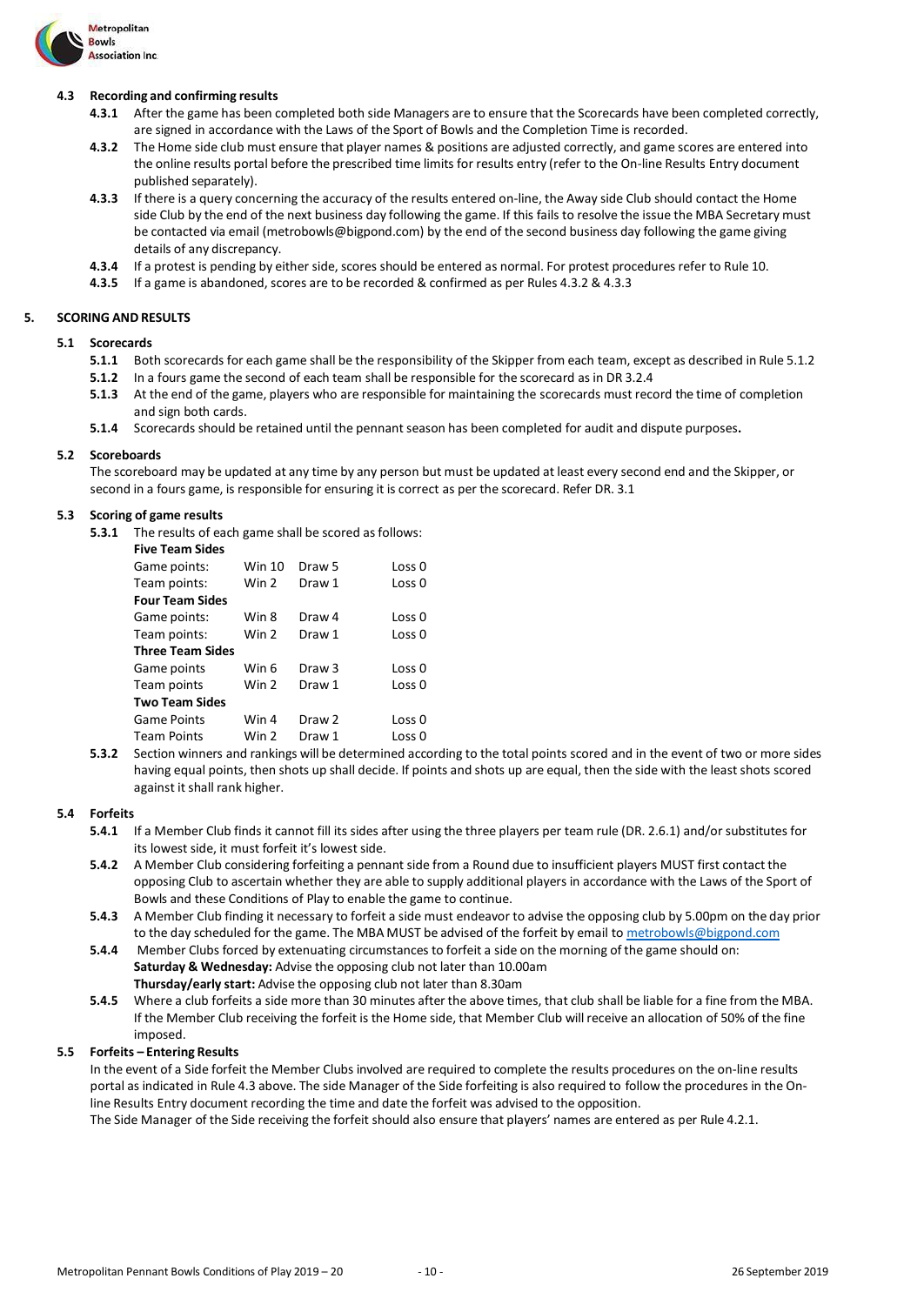

# **5.6 Forfeits – Scoring**

When a side receives a forfeit, scoring will be as follows: Five Team (Wednesday Premier League & Division 1 & 2) – 20 points and 20 Shots Four Team (16-a-side) competitions – 16 points and 16 Shots Three Team (12-a-side) competitions – 12 points and 12 Shots Two Team (8-a-side) competitions – 8 points and 8 shots

# **5.7 Forfeits – Withdrawal of Side**

- **5.7.1** Should a Member Club find it necessary to forfeit the same Side on three consecutive occasions or on five occasions in total that Side may be withdrawn from the competition and the Side replaced with a Bye or the section may be re-drawn. A fine may be applied.
- **5.7.2** A Member Club is not permitted to play three players in each team in more than one side to enable both sides to play.

# **5.8 Scoring of Incomplete Games**

**5.8.1** If Match & Program Committee has not determined that all play shall be cancelled owing to inclement weather, and a game is started & then abandoned, it shall be deemed to have been completed with the scores at the time of cancellation if:

**Saturday Premier League:** 67 ends have been completed (early start game 48 ends)

**Other Saturday & Wednesday 4 x 4 side Divisions:** 56 ends have been completed (early start game 48 ends) **Saturday, Wednesday and Thursday 3 x 4 side Divisions:** 42 ends have been completed (early start game 36 ends) **Wednesday (5 team sides):** 74 ends have been completed (early start game 61 ends)

**Thursday 2 x 4 side Divisions:** 28 ends have been completed (early start game 24 ends)

If a match has been declared an early start game then the numbers of ends required to consider the game "complete" are reduced as indicated above.

**5.8.2** If the required number of ends, as shown above, has not been completed, the game shall be treated as a draw with game points shared equally and two shots awarded to each team, with the exception of Divisions that have replay provisions (Saturday Premier League and Divisions 1-3 and all Thursday Divisions). Refer Rule 8.1

# **5.9 Scoring of Byes**

- **5.9.1** When a side receives a Bye, scoring will be as follows:
	- Five Team (Wednesday Premier League & Division 1 & 2) 15 points and 15 Shots Four Team (16-a-side) competitions – 12 points and 12 Shots Three Team (12-a-side) competitions – 9 points and 9 Shots Two Team (8-a-side) competitions – 6 points and 6 shots

# **5.10 Advice of Results**

Results for the paper will be taken from the on-line results portal and do not need to be sent to the Sunday Mail/Advertiser, the MBA or Bowls SA.

Results must be entered, saved and submitted on the on-line results portal by 6.30 pm on the day of play except in the case of Friday night games when they need to be entered & saved by 12 noon the following day.

#### **5.11 Late Results**

- **5.11.1** Failure by a Member Club to submit pennant results within the time frame, as set down in Rule 5.10, without an acceptable explanation to the MBA, may incur a fine from the MBA.
- **5.11.2** Second and subsequent failures to submit pennant results within the time frame, as set down in Rule 5.10, without an acceptable explanation to the MBA, shall incur a fine from the MBA.

# **6. DISRUPTION TO PLAY – INCLEMENT (WET) WEATHER**

# Pennant games will be played at all venues that are open, even if the majority of other venues have been closed.

In the event of inclement (wet) weather, players are to contact their Member Club to determine if play will proceed or be postponed. DO NOT contact Bowls SA, the MBA or Match & Program Committee.

# **6.1 GreensUnavailability**

At each Member Club, the Greens Manager or their proxy shall decide whether or not the greens are unsuitable for play for the whole day. If the greens are unsuitable for play the Home side will notify the designated contact for each of the Clubs that are playing at that venue on that day. This will be done before 10:00 am (Wednesday and Saturday) and 8:00 am (Thursday/Tuesday).

# **6.2 Cancellation at Venue Prior to Commencement of Play**

If weather conditions deteriorate at a Member Club which has not declared its greens unsuitable for play for the whole day, the decision whether or not play shall start due to the condition of the greens, shall be the sole responsibility of the Member Club's Greens Manager or their proxy.

#### **6.3 Cancellation during Play**

- **6.3.1** When play has commenced and weather conditions deteriorate, the Umpire of the Day will stop play on affected greens if the Home Club's Greens Manager or their proxy closes the green. This may be in regard to the condition of one or all greens at the venue. Play shall not be resumed without the permission of the Greens Manager or their proxy.
- **6.3.2** The Umpire of the Day may also stop play if a side Manager appeals on the grounds that the weather conditions are such that continuing to play would constitute a breach of duty of care. A side Manager's appealshall only affect the game in which their side is engaged and shall not affect any other games at the same venue.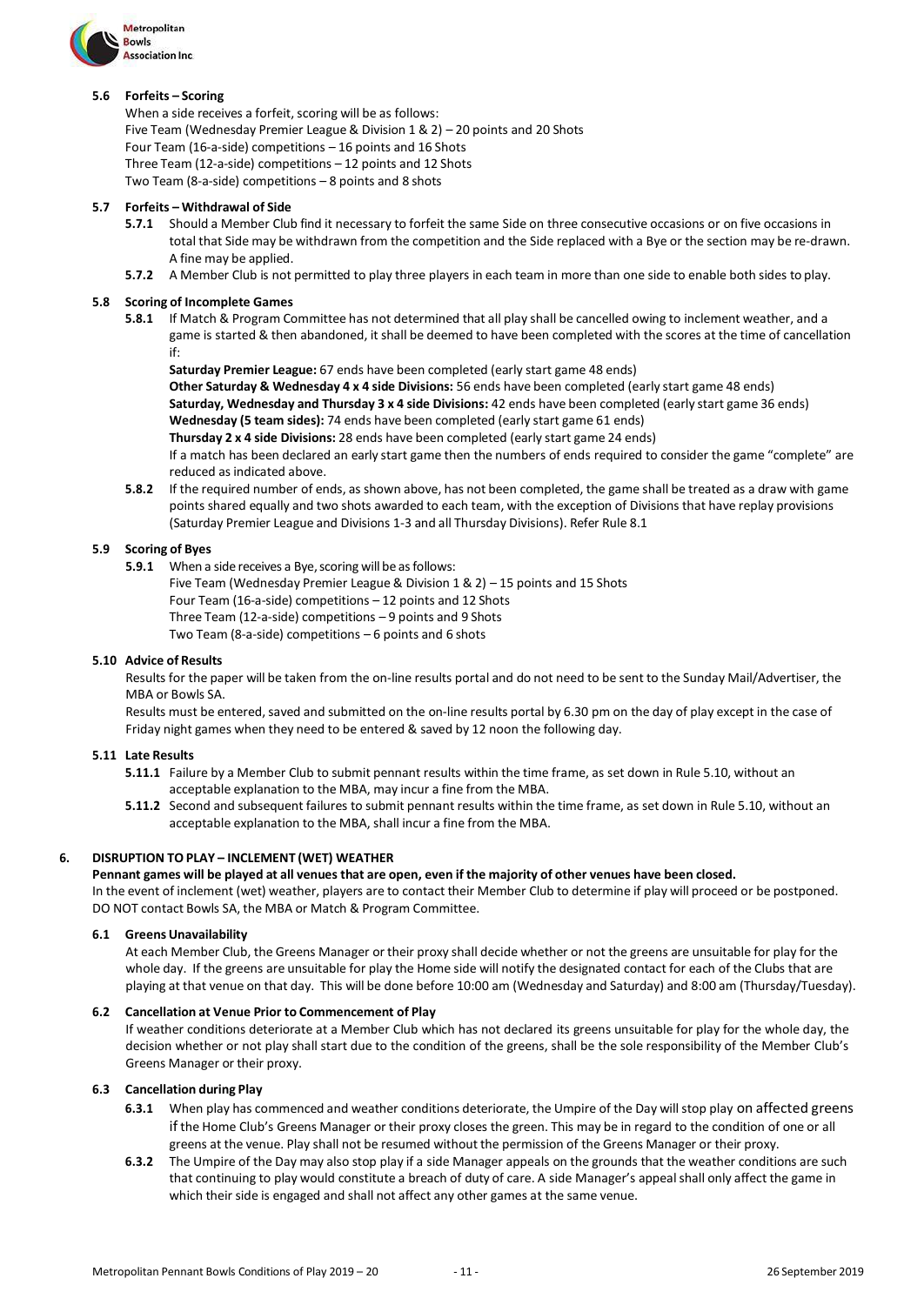

- **6.3.3** The Umpire of the Day may also act on his/her own discretion without appeal from either side Manager if it is felt that the conditions warrant cessation of play. If play has been stopped it shall not be resumed without permission of the Umpire of the Day.
- **6.3.4** Play will be cancelled for the day if it is not possible to resume after one hour from the time of the last stoppage. Play may not be cancelled until the expiry of the hour from the last stoppage.
- **6.3.5** Scoring of incomplete games will be in accordance with Rule 5.8

# **6.4 Lightning**

Lightning can occur without other typical storm characteristics (i.e. thunder, rain and wind) being present.

Bowls SA & the MBA are committed to ensuring that all players, officials, administrators and spectators are safe during lightning activity

**6.4.1** When lightning is sighted by the Umpire of the Day, play will be suspended, and all players will be required to leave the green IMMEDIATELY and move to a safe structure.

No place is absolutely safe from lightning strikes, but the Umpire of the Day is to ensure that all parties are made aware of the location's safe areas.

**6.4.2** When the Umpire of the Day deems it safe to return to the green (at least 15 minutes after the last evidence that nearby lightning has occurred), play should resume as per the Law 32

# **7. DISRUPTION TO PLAY – EXTREME WEATHER (HEAT)**

# *Refer to Annexure A – EXTREME WEATHER (HEAT) POLICY*

# **Management of extreme weather (Heat) conditions**

For each Metropolitan Pennant competition conducted by the MBA, an attempt will be made to commence and complete all games, applying Rules 7.1 to 7.7 below if appropriate.

In the event of the likelihood of extreme weather, Match & Program Committee reserves the right to cancel or reschedule all games in a Pennant round.

For all games that are played on days of extreme heat, it is recommended that any normally scheduled mid-game breaks are only to be taken by mutual agreement between side Managers. However, Side Managers are advised to be mindful of their duty of care for all participants and should monitor the conditions and consider breaks, to provide participants with opportunities to hydrate.

# Member Clubs are reminded of the importance of applying the procedures related to extreme hot weather correctly. Failure to do so **will attract a penalty.**

# **7.1 Early Start Games**

When a decision has been made to play at 9.15am, no changes to the game time are to be made unless by mutual agreement between the sides drawn to play each other and with prior written approval of Match & Program Committee (refer Rule 3.10).

Once the decision has been made two days before to start games early, games will be played at that earlier time regardless of what the forecast maximum temperature is on the day before or on the morning of the day of play. Games will continue to completion unless the actual temperature reaches 38 degrees (36 degrees for Thursdays) as measured by the procedures referred to in these Conditions of Play.

# For all early start games, the number of ends to be played will be reduced - refer Rules 3.2.4 and 5.8.1.

# **7.2 Management of Temperature Readings (Member Clubs)**

During any game that has been rescheduled to an earlier starting time, or on a day of extreme heat during a game that has started at the normal time, it is imperative that Member Clubs have a process in place to monitor the current temperature of the day.

- **7.2.1** On a day where games have been rescheduled to start at an earlier time, or on days where the temperature has the potential to reach either 38 degrees Celsius (Saturday & Wednesday) or 36 degrees Celsius (Thursday) during the game, the Home side Manager & the Umpire of the Day are responsible for delegating the duty of monitoring the current temperature of the day. Although not compulsory, it is recommended that a person who is "non-playing" for the day be delegated to perform the duty of checking the temperature at the designated Weather Station for the Home club. Refer to document – GETTING THE TEMPERATURE READING DURING HOT WEATHER PENNANT PLAY (available from the MBA Web site).
- **7.2.2** Member Clubs are required to make the name of this person, and the name of the Umpire of the Day, available to all visiting side Managers.
- **7.2.3** For the purpose of temperature monitoring above, Member Clubs are required to make available a computer with internet access, where the Bureau of Meteorology Web site [www.bom.gov.au](http://www.bom.gov.au/) can be accessed. The MBA will also approve the use of an Apple or Android Application on a mobile phone or tablet**, if the application has a direct internet link from the Bureau of Meteorology Web site.**
- **7.2.4** It is a requirement that a check of the temperature at the designated weather station is done shortly after each hour and half hour during play (i.e. to find out the temperature recorded at the assigned Weather Station at the hour and half hour e.g. 2pm, 2.30pm, 3pm etc.).
- **7.2.5** If the recorded temperature at the hour or half hour reaches or exceeds the cut-off temperature, the responsible person is to advise the Umpire of the Day, who after confirming the temperature, will direct all players to stop playing after completing the end in play. Any resulting dead ends will not be replayed. Play will be suspended for the day. Refer to Rules 7.3.1, 7.3.2, 7.4, & 7.5 to determine the next steps.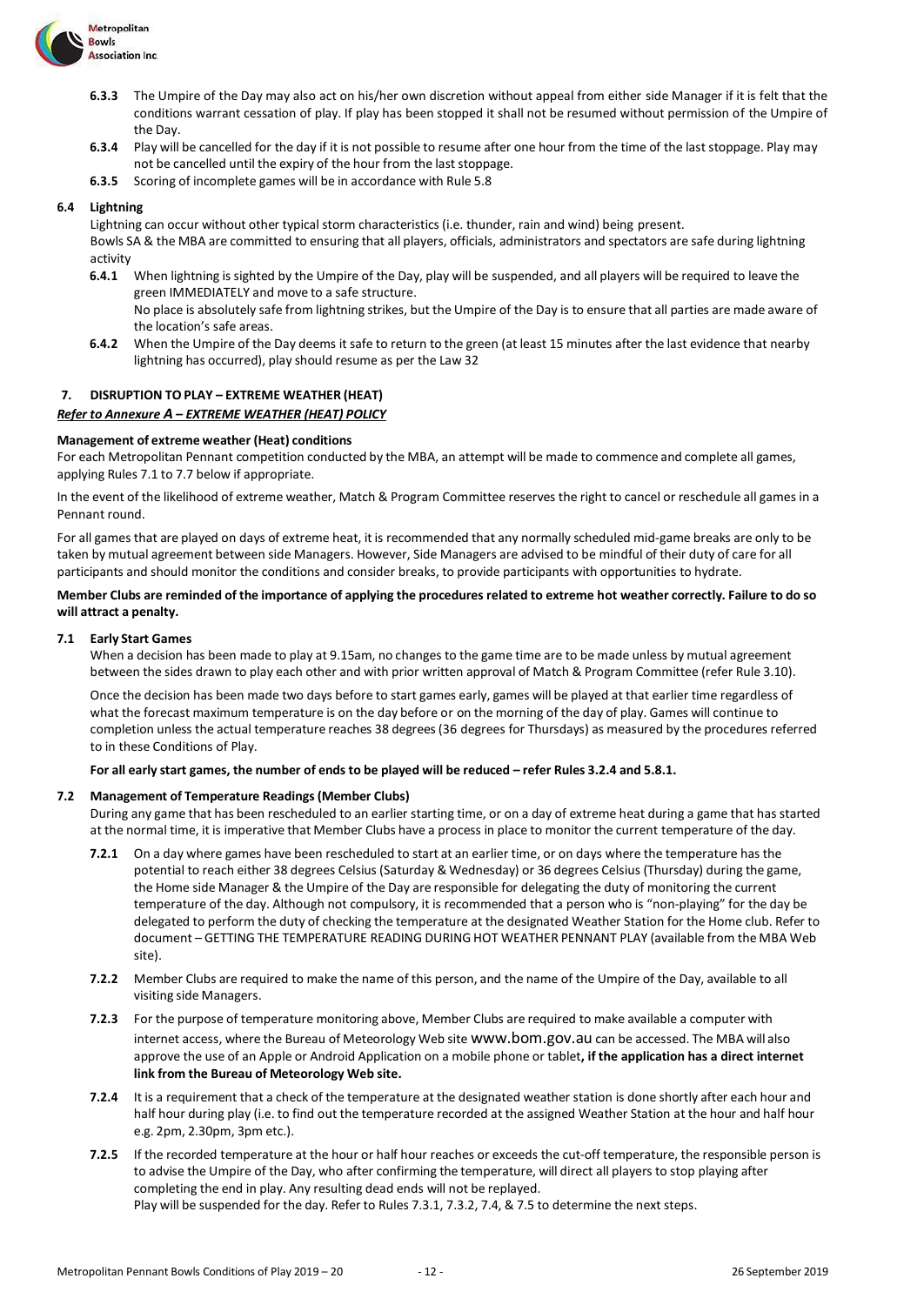

The information below details the process of determining when a game will be rescheduled to an earlier start, and what process is to occur once a game is suspended as per Rule 7.2.5.

# **7.3 Saturday Pennant Competition**

If the forecast maximum temperature for Adelaide for Saturday on the Bureau of Meteorology website at 4.30pm on Thursday is 36 degrees Celsius or above, all games will be played on Saturday with trial ends commencing at 9.15am (refer to Rules 7.1 & 7.2). However, if the Thursday 4.30pm forecast maximum temperature for Saturday is below 36 degrees but increases to be 38 degrees or above at the 7:30 am forecast on the day of play (Saturday) then all Premier League & Division 1-3 games will be played on the following Friday night, with trial ends commencing at 6:00 pm. All other Metropolitan Saturday Pennant games will be cancelled and rescheduled at the discretion of Match & Program Committee.

On any day where play is not possible due to the temperature reaching the required 38 degrees prior to the commencement of play the game will be rescheduled, if possible, to a day that has been allocated for this purpose.

#### **7.3.1 Premier League & Division 1-3**

If it becomes necessary to suspend a game due to extreme heat, the game will be deemed as complete if the required number of ends have been completed as per Rule 5.8.

If the required number of ends are not completed, the game will be resumed from it's previous state on the following Friday night, with trials ends commencing at 6.00pm, asin Law 32 & Rule 8.1

If it becomes necessary to abandon a Friday evening game due to inclement weather, the game will be deemed as complete if the required number of ends have been completed as per Rule 5.8. If the required number of ends are not completed, the game will be rescheduled (resumed) at the discretion of Match & Program Committee. If this is not possible then the game will be abandoned. For scoring, refer to Rule 5.8.2

#### **7.3.2 Divisions 4 and below**

If it becomes necessary to suspend a game due to extreme heat, the game will be deemed as complete if the required number of ends have been completed as per Rule 5.8.

If the required number of ends are not completed, the game will be abandoned. For scoring, refer to Rule 5.8.2

# **7.4 Wednesday Pennant Competition**

If the forecast maximum temperature for Adelaide for Wednesday on the Bureau of Meteorology website at 4.30pm on Monday is 36 degrees Celsius or above, all games will be played on Wednesday with trial ends commencing at 9.15am (refer to Rules 7.1 & 7.2).

However, if the Monday 4.30pm forecast maximum temperature for Wednesday is below 36 degrees but increases to be 38 degrees or above at 7:30 am forecast on the day of play (Wednesday) then all games will be cancelled.

If it becomes necessary to suspend a game due to extreme heat, the game will be deemed as complete if the required number of ends have been completed as per Rule 5.8.

If the required number of ends are not completed, the game will be abandoned. For scoring, refer to Rule 5.8.2

#### **7.5 Thursday Pennant Competition**

If the forecast maximum temperature for Adelaide for Thursday on the Bureau of Meteorology website at 4.30pm on Tuesday is 36 degrees Celsius or above, all games will be played on Thursday with trial ends commencing at 9.15am (refer to Rules 7.1 & 7.2).

However, if the Tuesday 4.30pm forecast maximum temperature for Thursday is below 36 degrees but increasesto be 36 degrees or above at 7:30 am forecast on the day of play (Thursday) then all games will be played on the following Tuesday at the normal starting time (or a day as determined by Match & Program Committee).

If it becomes necessary to suspend a game due to extreme heat, the game will be deemed as complete if the required number of ends have been completed as per Rule 5.8. If the required number of ends are not completed, the game will be resumed from it's previous state on the following Tuesday or on a day as determined by Match & Program Committee.

If it becomes necessary to abandon a Tuesday game due to inclement weather, the game will be deemed as complete if the required number of ends have been completed as per Rule 5.8. If the required number of ends are not completed, the game will be rescheduled (resumed) at the discretion of Match & Program Committee. If this is not possible then the game will be abandoned. For scoring, refer to Rule 5.8.2

# **7.6 Stoppages of Play**

When play has commenced and the weather conditions deteriorate, play may be suspended by appeal of a side Manager to the Umpire of the Day. The Umpire of the Day may also act on his/her own discretion without appeal from either side Manager if it is felt the conditions warrant cessation of play. In such cases, the relevant sections of Rules 7.3, 7.4 & 7.5 will apply.

# **7.7 Player Withdrawal**

Any player who considers that the effects of prolonged heat or the forecast temperature for the day of play will have an adverse effect on their health, safety and well-being can withdraw from the game without penalty to the player. Such withdrawal may also occur during the course of play where the temperature on the green is at a level that the player considers that it places them at risk.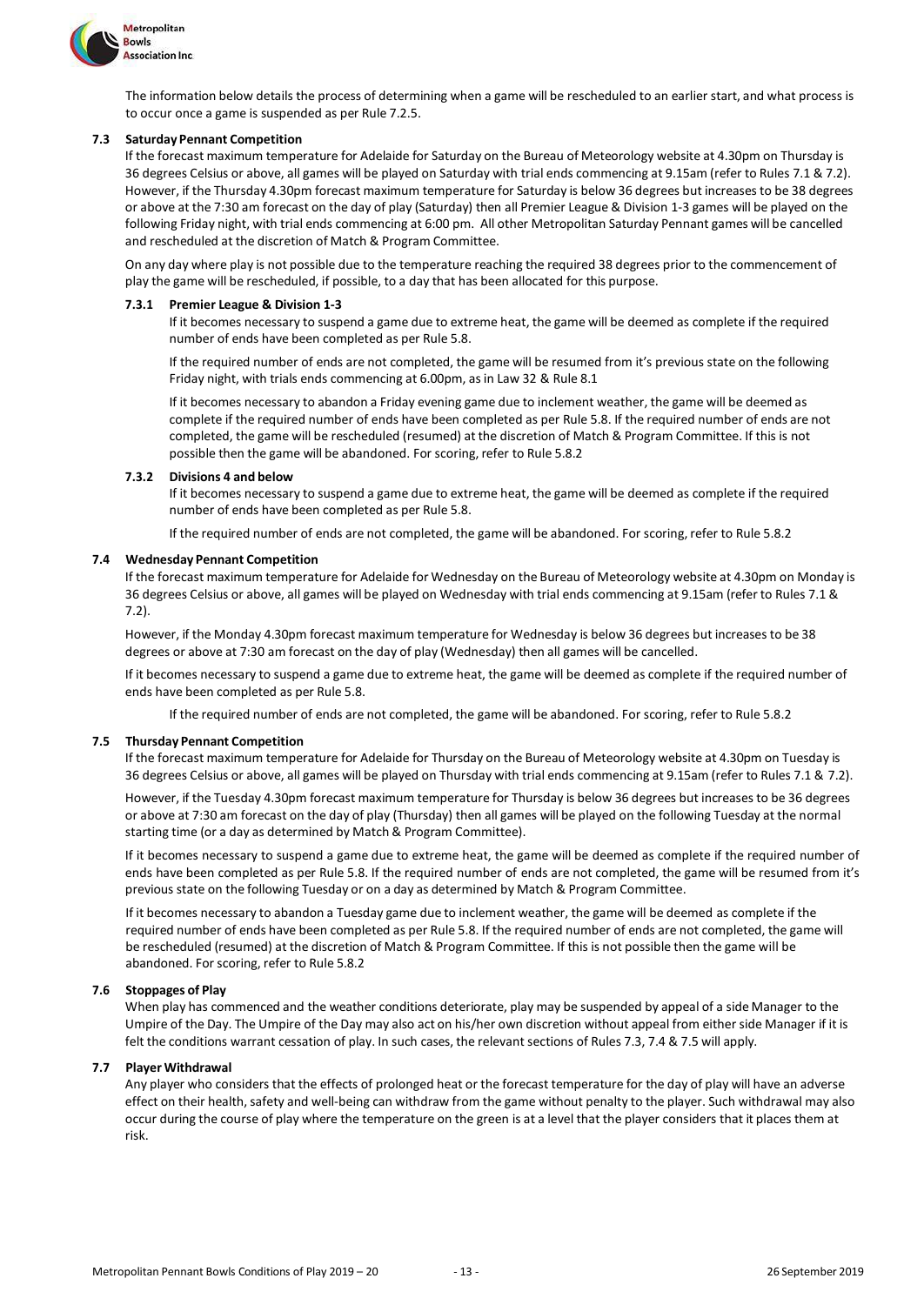

The withdrawal of any player from a side due to extreme weather during the game can be dealt with by the affected team Manager in any of the following ways:

- A substitute, if available may be used by agreement.
- The remaining players in the team may be able to continue to play. (DR. 2.6)
- The side may forfeit the game.

A match may also be halted if both Side Managers agree, with points shared.

# **8. REPLAYS**

# **8.1 Replays – Minor Rounds**

- **8.1.1 Saturday Premier League and Divisions 1-3**
	- **8.1.1.1** Any game from a cancelled Round or not completed (suspended) as per Rule 5.8 will be resumed on the following Friday night, or on a day and time determined by Match & Program Committee.
	- **8.1.1.2** Games willresume from the point at which the game was suspended with the **same players in the same teams in the same positions within the sides**. Substitutes – refer DR 2.3 & 2.4. The number of ends to be played will the number as set at the start of the original game – refer Rules 3.2.4 & 5.8.1
	- **8.1.1.3** Where completion of a suspended game is not possible due to extreme weather conditions, or a clash of fixture, the game will be abandoned and Match & Program Committee will advise as to the date of replay or declare the games as a draw with game points shared equally and two shots awarded to each team.

# **8.1.2 Saturday Divisions 4 and below & all Wednesday Divisions**

Any game not completed (as per Rule 5.8) will be treated as a draw with game points shared equally and two shots awarded to each team. No points or shots will be awarded for games from a cancelled round.

# **8.1.3 ThursdayDivisions**

Any game from a cancelled Round or not completed (suspended) as per Rule 5.8 will be resumed on the following Tuesday at the normal start time or at a time determined by Match & Program Committee.

**8.1.3.2** Where completion of a suspended game is not possible due to extreme weather conditions, or a clash of fixture, the game will be abandoned, and Match & Program Committee will advise as to the date of replay or declare the games as a draw with game points shared equally and two shots awarded to each team.

# **8.2 Replays – Finals**

- **8.2.1** In the event of final games being suspended or abandoned due to extreme weather conditions, games will be programmed for alternative days at the discretion of Match & Program Committee.
- **8.2.2** Suspended games will resume from the point at which the game was suspended with the **same players in the same teams in the same positions within the sides**. Substitutes – Refer DR 2.3 & 2.4. The number of ends to be played will the number as set at the start of the original game – refer Rules 3.2.4 & 5.8.1.

# **9. FINALS**

# **9.1 Finals Series**

- **9.1.1** A finals series will be held for the following Divisions: Saturday. Premier League and Divisions 1-5
	- Wednesday. Premier League and Divisions 1-3
	- Thursday. Premier League and Divisions 1-2

# **9.1.2 Wednesday, Thursday and Saturday – all Divisions**

The sides finishing 1<sup>st</sup>, 2<sup>nd</sup>, 3<sup>rd</sup> and 4<sup>th</sup> at the end of the minor rounds, will contest the Finals.

The Elimination Final will be between the sides finishing 3<sup>rd</sup> & 4<sup>th</sup>

First Semi-final will be between the sides finishing 1st & 2nd.

The loser of the Elimination Final is placed fourth.

The winner of the Elimination final will play the loser of the First Semi-final in the Preliminary Final.

The loser of the Preliminary Final is placed third.

The winner of the Preliminary Final will be the second Grand Finalist.

The winner of the Preliminary Final will be the second Grand Finalist.

# **9.1.3 Finals dates:**

| Saturday Elimination and Semi Finals | Saturday 14th March 2020            |
|--------------------------------------|-------------------------------------|
| Saturday Preliminary Final           | Saturday 21st March 2020            |
| Saturday Grand Final                 | Saturday28th March 2020             |
| Wednesday Semi & Elimination Finals  | Wednesday 18th March 2020           |
| Wednesday Preliminary Final          | Wednesday 25th March 2020           |
| <b>Wednesday Grand Final</b>         | Wednesday 1st April 2020            |
| Thursday Elimination and Semi Finals | Thursday 19th March 2020            |
| Thursday Preliminary Final           | Thursday 26th March 2020            |
| <b>Thursday Grand Final</b>          | Thursday 2 <sup>nd</sup> April 2020 |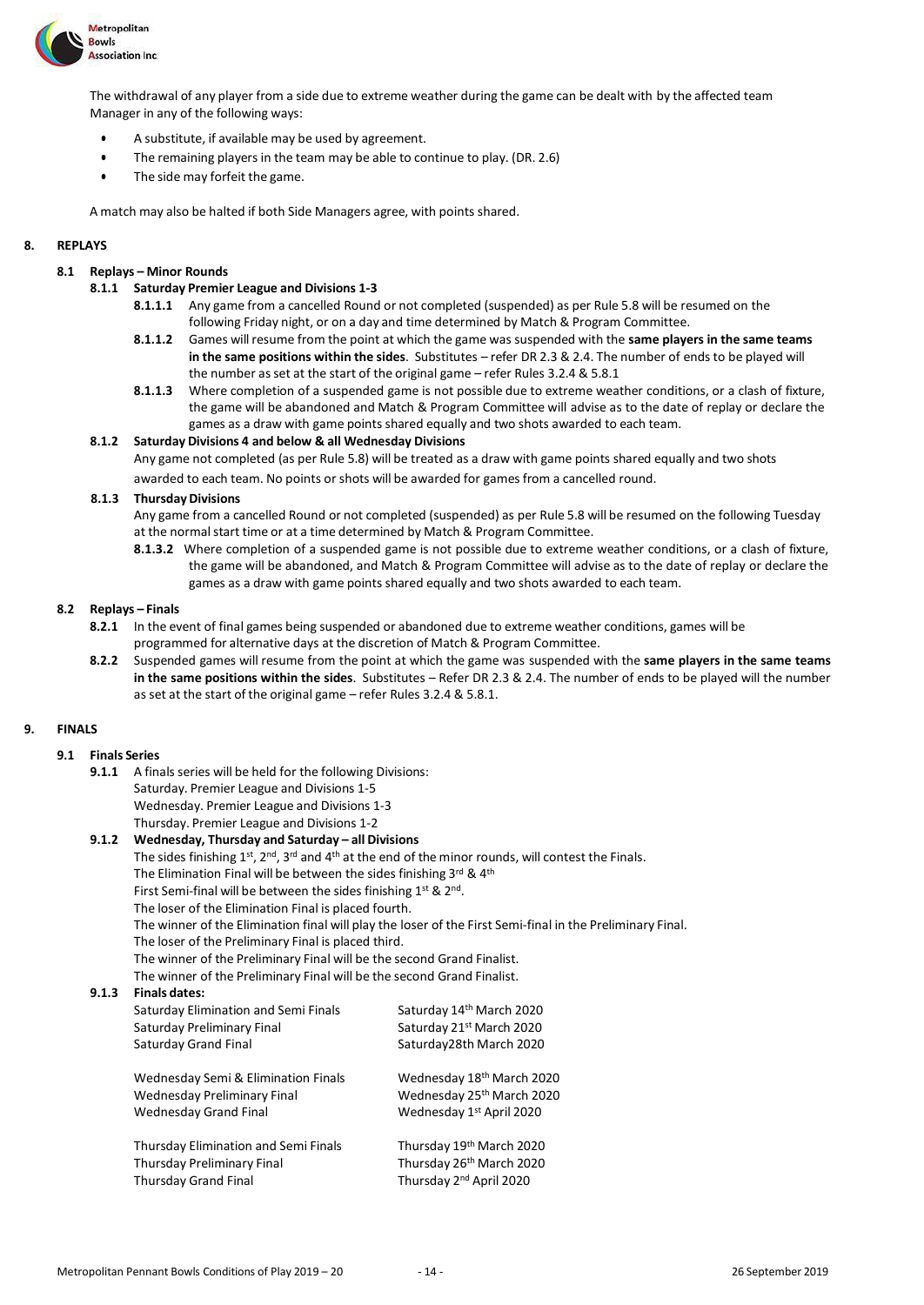

# **9.2 Arrangements of Play**

- **9.2.1** Finals games will be played without time limits and without a mid-game break. Players will be responsible for their own lunch etc.
- **9.2.2** In the event of a draw after the full allotment of ends, side Managers will toss for the mat and all teams shall complete one end from the end of the rink at which that game was finalised (refer to Law 28). In the event of there still being a draw, the procedure will be repeated until a winner is obtained.
- **9.2.3** If play cannot be completed due to extreme weather conditions, Rule 5.8 will apply. If the appropriate number of ends has not been completed, Match & Program Committee will determine when the games will be resumed as per Rule 8.2.

# **9.3 Venues/Officials – Finals**

- **9.3.1** Semi and Elimination Finals will be played at the venue of the Minor Premier
- **9.3.2** Preliminary Finals will be played at the venue of the highest placed participant side
- **9.3.3** Grand Finals will be played at venues as decided by Match & Program Committee

# **9.4 Player Eligibility**

Refer to Rule 2.10.

# **10. PROTESTS/APPEALS**

# *Refer to MBA Complaints, Protest Hearings & Appeals Policy for detailed information.*

# **10.1 Protests – Minor Rounds**

- **10.1.1** A protest by a Member Club against an alleged infringement of the Metropolitan Rules & Conditions of Play, or the Laws of the Sport of Bowls must be made in writing using the "Protests, Disputes & Complaints lodgement form", clearly marked 'Protest – Attention President', and signed by the Member Club Administrative Secretary or another responsible officer of the Member Club.
- 10.1.2 The protest form, accompanied by payment of a fee of \$110 (including GST), shall be lodged with the MBA Secretary at [metrobowls@bigpond.com n](mailto:metrobowls@bigpond.com)o later than one working day after completion of the game.
- **10.1.3** At the discretion of the MBA President or hisrepresentative, a Hearing Panelselected from members of the Hearing Panel pool shall be appointed by the Executive Committee of the MBA to deal with the protest in line with the MBA Protest/Appeals Policy.
- **10.1.4** If the protest is resolved in favour of the party that made it and no appeal is lodged, the protest fee shall be refunded and, in these circumstances, the fee shall be charged against the losing party. For other situations, refer to the MBA Protest/Appeals Policy.

# **10.2 Protests – Finals**

In the event of any protest by any Member Club during the playing of the Finals series, such protest shall be made in writing in accordance with Rule 10.1 except in circumstances where an immediate decision is required to enable the next Finals round to be played as scheduled or a Grand Final to be decided.

#### **Protests – Finals (Immediate Decision Required)**

- **10.2.1** In the event of a protest by a Member Club relating to a Final where an immediate decision is required to enable the next Finals round to be played as scheduled or a Grand Final to be decided., such protest shall be made in writing in accordance with Rule 10.1.1.
- **10.2.2** The protest form, accompanied by payment of a fee of \$110 (including GST) shall be lodged with the Manager of the Day within 15 minutes of the completion of the game.
- **10.2.3** The Manager of the Day shall immediately direct the protest to a member of the duly appointed Hearing Panel in attendance at the game. The protest shall be dealt with immediately and the decision given to the relevant parties forthwith.

#### **10.3 Appeals – Minor Rounds**

- **10.3.1** The decision of the Hearing Panel may be appealed against in accordance with the MBA Protest/Appeals Policy. The appeal must be in writing using the "Notice of Appeal lodgement form", clearly marked 'Appeal – Attention President', and signed by the Member Club Administrative Secretary or another responsible officer of the appealing Club.
- **10.3.2** The appeal form, accompanied by payment of a non-refundable fee of \$550 (including GST), shall be lodged with the MBA Secretary no later than three working days following notification of the protest decision.
- **10.3.3** The MBA President will arrange for the appeal to be forwarded to the CEO of Bowls SA within three working days or as soon as practicable following receipt of such notice**.**

# **10.4 Appeals – Finals**

The decision of the Hearing Panel may be appealed in writing to the MBA in accordance with Rule 10.3 except in circumstances where an immediate decision is required to enable the next Finals round to be played as scheduled or a Grand Final to be decided.

#### **Appeals – Finals(Immediate Decision Required)**

- **10.4.1** In the event of an appeal of the decision of the Hearing Panel where an immediate decision is required to enable the next Finals round to be played as scheduled or a Grand Final to be decided, such appeal shall be made in writing to the MBA in accordance with Rule 10.3.1.
- **10.4.2** The appeal form, accompanied by payment of a non-refundable fee of \$550 (including GST) shall be lodged with the Manager of the Day within 30 minutes following the protest decision.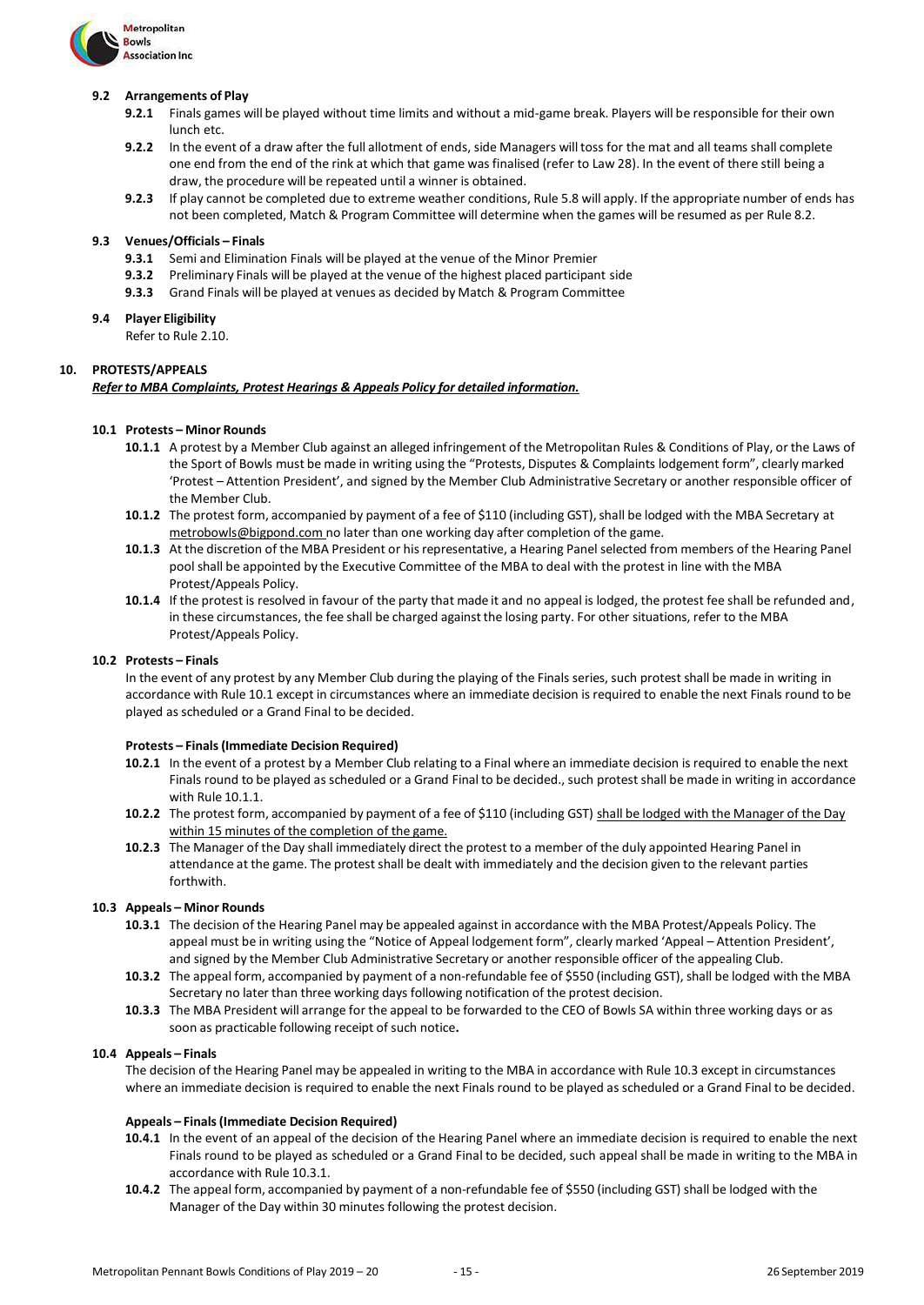

**10.4.3** The Manager of the Day will immediately advise the designated MBA Executive Committee member in attendance at the game. The Committee member shall attend to the appeal within 30 minutes or a soon as practicable following receipt of such notice.

# **10.5 Hearing Panel Decisions**

In the event of a player/s being suspended by a Hearing Panel, the player will be allowed to participate in all activities and events pending the decision of an appeal process unless it is believed necessary by the Hearing Panel to exclude the player/s from all or some activities and events after considering the nature of the complaint.

# **11. PROMOTIONS & DEMOTIONS**

# **11.1 Saturday Promotions & Demotions:**

# **Premier league**

9<sup>th</sup> & 10<sup>th</sup> sides demoted if eligible sides can be promoted from Division 1.

#### **Division 1**

Grand Final winner and Runner Up promoted if eligible.

9 th & 10th sides demoted if eligible sides can be promoted from Division 2.

# **Division 2**

Grand Final winner and Runner Up promoted if eligible.

9 th & 10th sides demoted if eligible sides can be promoted from Division 3.

# **Division 3**

Grand Final winner of each section to be promoted if eligible.

If ineligible, Grand Final Runner Up (from the same section) to be promoted if eligible.

9<sup>th</sup> & 10<sup>th</sup> sides of each section demoted if eligible sides can be promoted from Division 4.

# **Division 4**

Grand Final winner of each section to be promoted if eligible.

If ineligible, Grand Final Runner Up (from the same section) to be promoted if eligible.

9<sup>th</sup> & 10<sup>th</sup> sides of each section demoted if eligible sides can be promoted from Division 5.

# **Division 5**

Grand final winner and Runners Up of each section promoted if eligible.

Bottom two sides of each section demoted if eligible sides can be promoted from Division 6.

# **Division 6**

Premiers of each section and required number of Runners Up based on ranking promoted if eligible. Bottom two sides of each section demoted if eligible sides can be promoted from Division 7.

# **Division 7**

Premiers of each section and required number of Runners Up based on ranking promoted if eligible.

# **11.2 Wednesday Promotions & Demotions:**

# **Premier league.**

9<sup>th</sup> & 10<sup>th</sup> sides demoted if eligible sides can be promoted from Division 1.

#### **Division 1**

Grand Final winner and Runner Up promoted if eligible.

9 th & 10th sides demoted if eligible sides can be promoted from Division 2.

#### **Division 2**

Grand Final winner of each section to be promoted if eligible.

If ineligible, Grand Final Runner Up (from the same section) to be promoted if eligible.

9<sup>th</sup> & 10<sup>th</sup> sides of each section plus the lowest ranked 8<sup>th</sup> side as determined by Match & Program Committee demoted if eligible sides can be promoted from Division 3.

#### **Division 3**

Grand Final winner of each section to be promoted if eligible.

If ineligible, Grand Final Runner Up (from the same section) to be promoted if eligible.

Bottom two sides of each section demoted if eligible sides can be promoted from Division 4.

# **Division 4**

Premiers of each section and required number of Runners Up based on ranking promoted if eligible.

# **11.3 Thursday Promotions & Demotions:**

# **Premier League**

9 th & 10th sides demoted if eligible sides can be promoted from Division 1.

#### **Division 1**

Grand Final winner and Runner Up promoted if eligible.

9<sup>th</sup> & 10<sup>th</sup> sides demoted if eligible sides can be promoted from Division 2.

# **Division 2**

Grand Final winner of each section to be promoted if eligible.

If ineligible, Grand Final Runner Up (from the same section) to be promoted if eligible.

9<sup>th</sup> & 10<sup>th</sup> sides of each section demoted if eligible sides can be promoted from Division 3.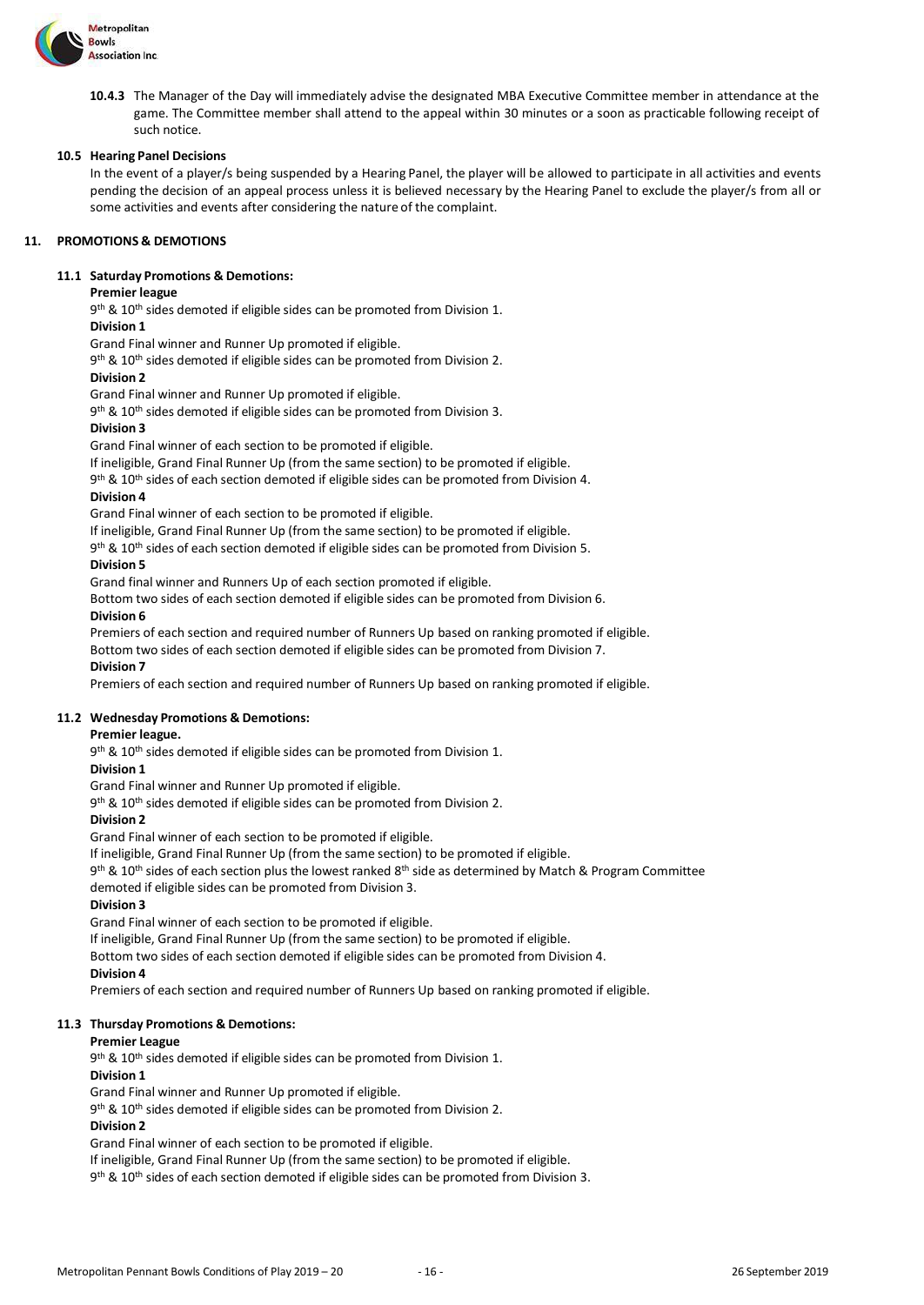

# **Division 3**

Premiers of each section to be promoted if eligible. If ineligible, Runner Up (from the same section) to be promoted if eligible. Plus Highest Ranked Runner Up as determined by Match & Program Committee.

# **11.4 Promotions & Demotions – Eligibility**

- **11.4.1** No side shall be promoted if it would result in Rule 3.4 being broken i.e. a side is eligible for promotion only if it's Member Club has less than the maximum allowable number of sides in the next higher Division.
- **11.4.2** If demotion of a side would breach Rule 3.4, a side in the next lower division from the same Member Club shall be demoted.

#### **11.5 Amalgamation**

When two or more clubs amalgamate, they may, at the commencement of the next season after amalgamation, nominate in the competition a similar number of sides, and at the same levels, as were held by each of the Member Clubs at the conclusion of the preceding season after promotions and demotions had been determined.

# **12. ATTIRE/DRESS CODE**

- **12.1** In accordance with the Bowls SA Uniform Policy, all players in a side must be dressed in a uniform manner and have Bowls Australia logo on all club attire in accordance with the Bowls Australia Logo Policy, except as described below in Rule 12.2.
- **12.2** In a club's lowest side, the Dress Code is satisfied if an Opposite Gender player or a substitute is wearing a plain white or pale coloured shirt or their own club approved uniform.
- **12.3** Some Member Club uniforms differ between women and men and therefore uniformity in playing apparel for the team may be difficult to achieve. It is therefore satisfactory if the uniform registered with Bowls SA for male and female club members, which carries the club name and logo and the BA logo, are worn to establish a level of uniformity.

# **13. EQUIPMENT**

# **13.1 Artificial Devices for Delivering the Jack or Bowl – Wheelchairs, Walkers & Bowling Arms**

Refer to Bowls [Australia](https://www.bowls.com.au/wp-content/uploads/2019/03/Artificial-Devices-Policy_February-2019.pdf) Artificial Devices Policy

# **13.2 Bowls Discs**

In all games where discs are being used, all players in a team or a side must use bowls with identical discs. If a replacement player is required, then he/she may use bowls with his/her own club identification discs. Law 52.1.8 and DR 4.7

# **13.3 Bowls Lifters**

Players are reminded that lifters are for the sole purpose of lifting a bowl or jack and must not be used for any other purpose, or left on the green when not being used, where they could cause damage, interference or injury to other players.

# **13.4 Scoreboards, Flags, Corner Flags, Rink Numbers, Boundary Pegs**

During play, all Score Boards, Flags, Corner Flags, Rink Numbers, Boundary Pegs, if in use, must be left in place on all rinks on a green until the completion of play on the last rink in use.

# **14. POLICIES**

# **14.1 Fines and Penalties**

The MBA may impose fines or penalties on any player, team, side or club for any action or behaviour in breach of the Metropolitan Rules & Conditions of Play or Laws of the Sport of Bowls or where actions are considered to bring the game into disrepute.

# **14.2 Death**

In the event of the death or apparent death of a player during a game either on the green or within the club premises, all games shall be abandoned at that club (venue) and results will be treated as in Rule 5.8 If insufficient ends have been completed to obtain a result, all points for all games abandoned in this manner shall be shared.

#### **14.3 Mobile Phones**

Mobile Phones are not permitted to be used on the green.

#### **14.4 National Competitions**

No special arrangements will be made to reschedule games to accommodate National Events.

# **14.5 Player Code of Conduct**

The Bowls SA Member Protection Policy Player Code of Conduct shall apply

#### **14.6 Unacceptable Behavior**

- Players are expected to conduct themselves in a polite and sporting like manner when participating in any Pennant bowls game.
- **14.6.1** If a player behaves in an abusive, threatening or disruptive manner to other players or spectators during the playing of a game, the Umpire of the Day may give the player an official warning. If a warning is issued, it shall be given in the presence of that player's side Manager.
- **14.6.2** Refer to Bowls Australia Instantaneous Penalties Policy (Laws book page 126-127) If the unacceptable behaviour by the player continues after a warning, the Umpire shall call the end in progress as completed and award as many shots to the opponents as there are bowls in use in that game.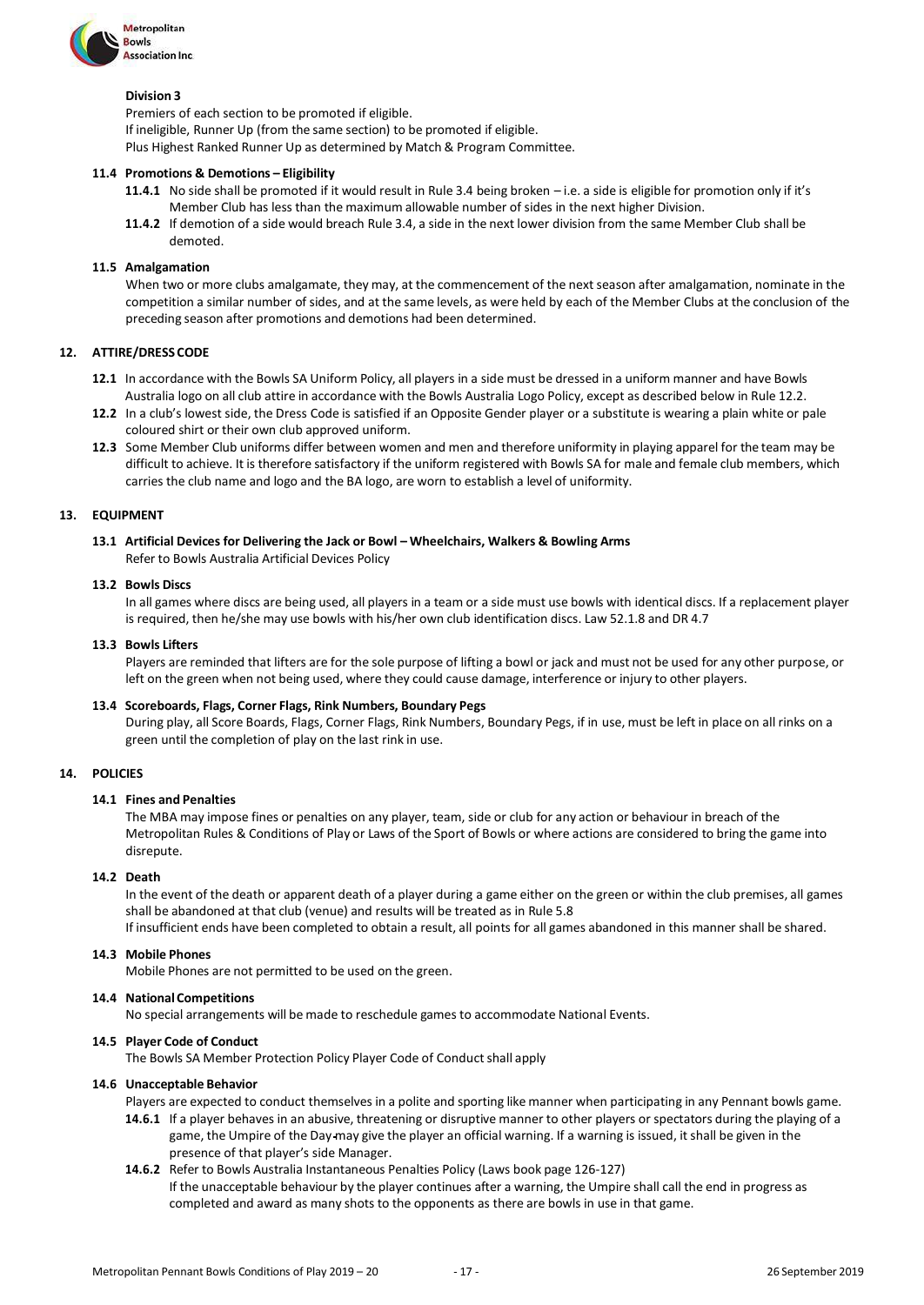

**14.6.3** If the unacceptable behaviour by the player continues, the player shall be excluded from taking any further partin that game.

**No replacement or substitute player will be allowed for his/her team**. If no further play under Rules 2.4.2.2 or 2.4.3.is possible for that team, the side will forfeit the game, with points & shots awarded as per Rule 5.6

**14.6.4** The Umpire of the Day must forward a detailed written report about any incident involving an instantaneous penalty to the Secretary of the MBA and Bowls SA within seven (7) days of the incident. for the appropriate investigation and possible disciplinary action and or police involvement.

# **14.7 Abuse of an Umpire**

If a player abuses or threatens an umpire whist performing their duties, the umpire shall give the player an official warning. The warning shall be given in the presence of that player's side Manager.

If further abuse or threatening behaviour continues after the warning, the umpire shall immediately apply the contents of Bowls Australia Instantaneous Penalties Policy & send the player from the green

Refer to Rule 14.6.4 for further action by the Umpire of the Day.

# **14.8 Throwing the Mat**

The Laws of the Sport of Bowls prescribe that, after the last bowl in each end has been delivered, a player should lift the mat and place it completely beyond the face of the rear bank. Forceful behaviour/ throwing of the mat will not be tolerated and penalties as per Rule 14.6 shall apply.

# **14.9 Coach**

Either the coach of a side, or in their absence, the coach's delegated deputy, can give advice to a player during the course of play as long as they abide by the sub-clauses of Law 44

# **14.10 Spectators**

Spectators and anyone else not directly taking part in the game are required to stay outside the boundaries of the green and clear of the players. Spectators are encouraged to applaud good play to promote the sport and healthy competition. They should not disturb or advise the players in anyway – Law 45 The Bowls SA Member Protection Policy shall apply.

# **14.11 Pregnancy Policy**

Before making the decision whether to continue to participate in lawn bowls the pregnant competitor should obtain expert medical advice and a clear understanding of the risks related to playing sport in that condition. Member Clubs should ensure that their public liability insurance and professional indemnity insurance are current and do not contain exclusions for pregnant participants.

#### **14.12 Smoking**

No player shall smoke on the playing surface. The Bowls SA 'No Smoking on the Green' Policy shall apply. It is the responsibility of the Member Club Administration to ensure that this policy is complied with.

# **14.13 Damage to Greens**

The MBA has adopted the Bowls SA "Damage to Greens" Policy & is developing its own policy in conjunction with Member Clubs.

"Dumping bowls" is defined as the act of dropping a bowl on the green at any time so as to leave a depression on the playing surface. Players who are observed "dumping" bowls during a Pennant game may be approached by a representative of the host club in the presence of the players Side Manager and asked to immediately modify their bowling action.

Further observation of dumping by the host club is likely to lead the introduction of a "dump mat" for the offending player, which cannot be refused.

In exceptional circumstances, a player may be banned from the host club greens, with potential consequences for their team & Side.

# **14.14 Bowls – Compliance**

Refer DR 4.8.1 & 4.9.2

For Metropolitan Pennant competitions, the stamp of a current or future year IS NOT required.

#### **14.15 Footwear**

Bowls Australia approved footwear should be worn.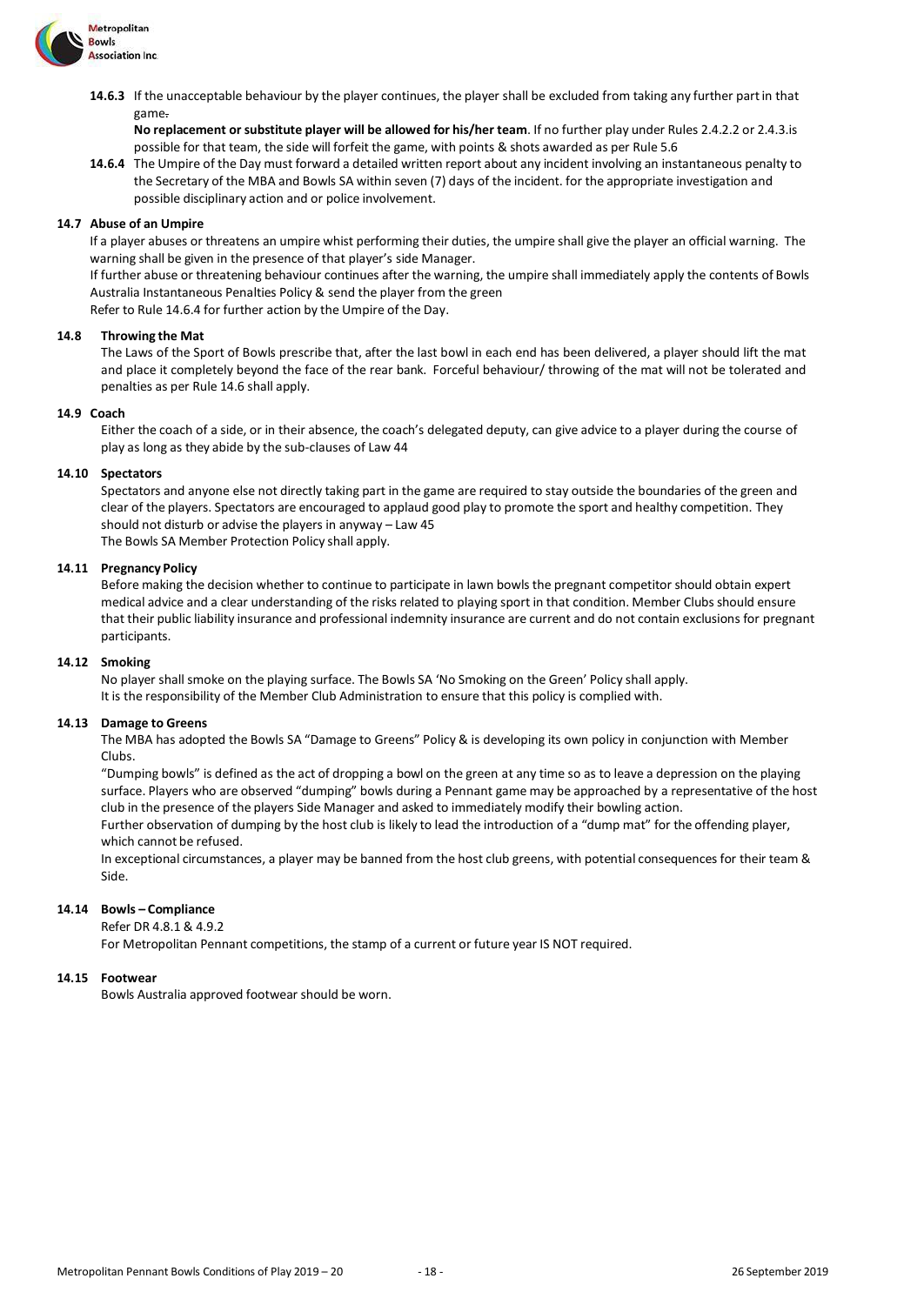

# **Annexure A – EXTREME WEATHER (HEAT) POLICY**

The Metropolitan Bowls Association is conscious of its responsibility to provide direction to its Member Clubs in relation to the conduct of the game of bowls under extreme weather (heat) conditions. The following statements have been developed to enable all members to participate in a safe environment

The intent of this Policy is to enable play to continue wherever possible, empowering side Managers & officials to display leadership, consult and make decisions in the interests of good sportsmanship and preserving the safety and well-being of players at all times.

Play must not proceed in any capacity if the temperature as measured by the procedures referred to in these Conditions of Play reaches 38 or 36 degrees Celsius or more (as appropriate) on the Bureau of Meteorology website [www.bom.gov.au](http://www.bom.gov.au/) for the nominated weather station for the venue.

In all instances the Bureau of Meteorology website [www.bom.gov.au](http://www.bom.gov.au/) is to be used to access the forecast temperature, current temperature or Fire Danger rating for the local area.

When the Bureau of Meteorology or Country Fire Service declare a day of Catastrophic Fire Danger, all bowls must be cancelled in the area affected.

#### **Duty of Care**

In all circumstances Member Clubs are urged to ensure a duty of care of participants by exercising caution and regularly monitoring the temperature and any potential extreme weather (Heat) Policy weather conditions before commencing, continuing or terminating Pennant games.

If the forecast maximum temperature is 35 degrees or more it is the responsibility of Member Clubs to monitor, at regular intervals of no longer than 30 minutes, the temperature during all practice and Pennant play and cease play when the temperature reaches 38 or 36 degrees Celsius or more (as appropriate).

# **Responsibility**

In addition to adopting and applying the extreme weather (Heat) Policy before commencing, continuing or terminating any Pennant games, Member Clubs have the responsibility to ensure that they exercise a duty of care to all players by providing adequate breaks, water for player hydration, and shade and sun protection products on all days of play

Players also have a personal responsibility to ensure that they apply sound self-management practices to minimise any likely effects of heat on their health and well-being.

Cancer Council Australia recommends protecting the eyes from UV at all times when outdoors during daylight hours by wearing closefitting wraparound sunglasses and a broad-brimmed, bucket or legionnaire style hat to protect the eyesfrom ultraviolet (UV) radiation.

Any player who considers that the effects of prolonged heat or the forecast temperature for the day of play will have an adverse effect on their health, safety and well-being can withdraw from the game without penalty to the player. Such withdrawal may also occur during the course of play where the temperature on the green is at a level that the player considers places them at risk. The withdrawal of a player from a team under such circumstances be dealt with according to Rule 7.7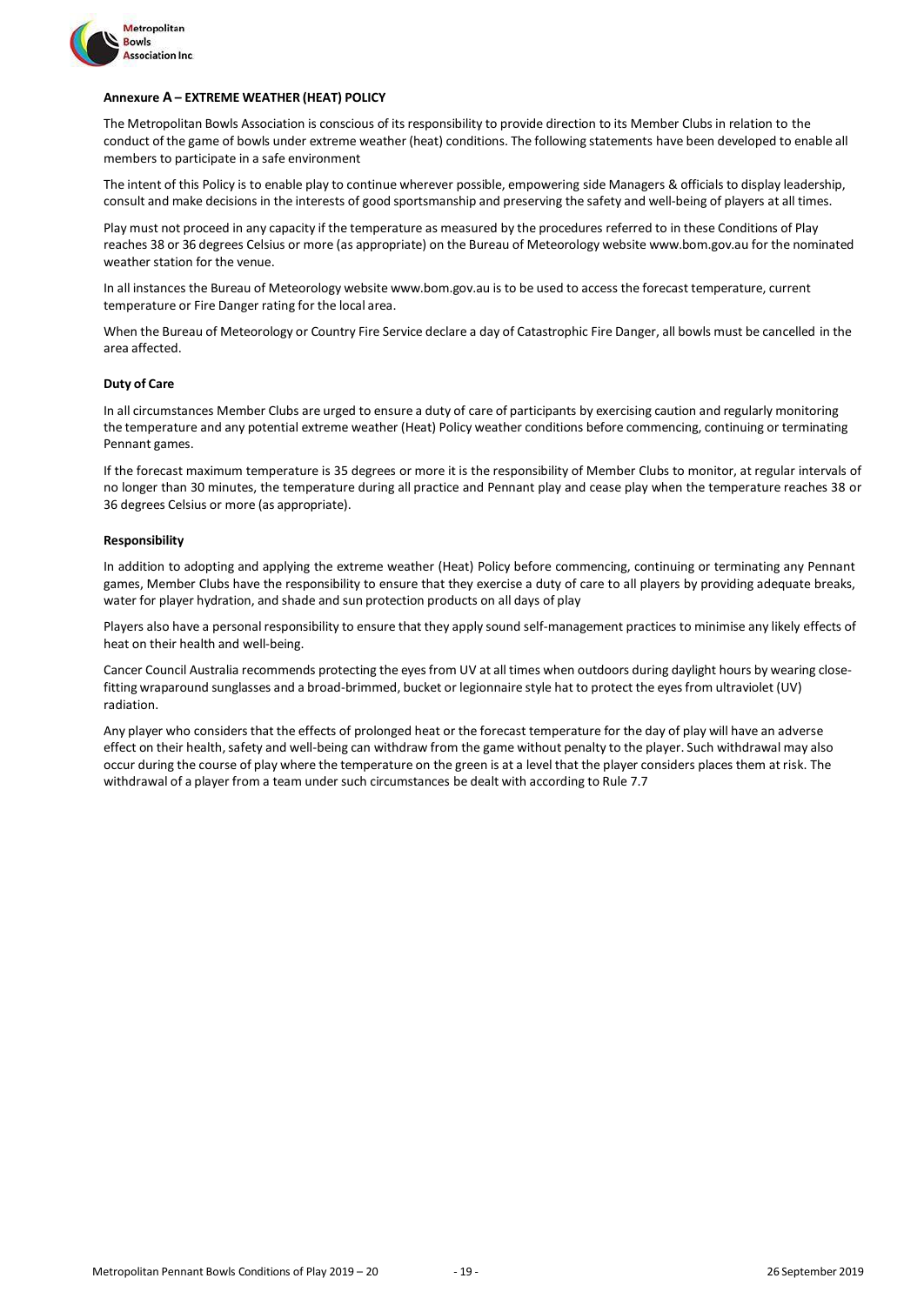

# **Annexure B – Weather Station Allocation**

| <b>Club</b>                    | <b>Weather Station</b>         | <b>Club</b>               | <b>Weather Station</b>         |
|--------------------------------|--------------------------------|---------------------------|--------------------------------|
| <b>Adelaide</b>                | <b>Adelaide (West Terrace)</b> | <b>Modbury</b>            | <b>Edinburgh</b>               |
| <b>Adelaide High O/S</b>       | <b>Adelaide (West Terrace)</b> | <b>Morphett Vale</b>      | Noarlunga                      |
| <b>Adelaide Oval</b>           | <b>Adelaide (West Terrace)</b> | <b>Novar Gardens</b>      | <b>Adelaide Airport</b>        |
| <b>Ascot Park</b>              | <b>Adelaide Airport</b>        | <b>Para Hills</b>         | <b>Edinburgh</b>               |
| <b>Beaumont</b>                | <b>Adelaide (West Terrace)</b> | Payneham                  | <b>Adelaide (West Terrace)</b> |
| <b>Blackwood</b>               | Noarlunga                      | <b>Penfield</b>           | Edinburgh                      |
| <b>Brighton</b>                | <b>Adelaide Airport</b>        | Playford                  | <b>Edinburgh</b>               |
| <b>Christies Beach</b>         | Noarlunga                      | <b>Port Adelaide</b>      | <b>Adelaide Airport</b>        |
| <b>Clarence Gardens</b>        | <b>Adelaide (West Terrace)</b> | <b>Port Noarlunga</b>     | <b>Noarlunga</b>               |
| <b>Clearview</b>               | <b>Adelaide (West Terrace)</b> | <b>Prospect Broadview</b> | <b>Adelaide (West Terrace)</b> |
| <b>Colonel Light Gardens</b>   | <b>Adelaide (West Terrace)</b> | <b>Reynella</b>           | <b>Noarlunga</b>               |
| Croydon                        | <b>Adelaide (West Terrace)</b> | Rosewater                 | <b>Adelaide Airport</b>        |
| Edwardstown                    | <b>Adelaide Airport</b>        | <b>Salisbury</b>          | <b>Edinburgh</b>               |
| Gawler                         | Edinburgh                      | Semaphore                 | <b>Adelaide Airport</b>        |
| <b>Glenelg</b>                 | <b>Adelaide Airport</b>        | <b>Somerton</b>           | <b>Adelaide Airport</b>        |
| Grange                         | <b>Adelaide Airport</b>        | <b>Sturt</b>              | <b>Adelaide (West Terrace)</b> |
| <b>Happy Valley</b>            | <b>Noarlunga</b>               | <b>Toorak Burnside</b>    | <b>Adelaide (West Terrace)</b> |
| <b>Hawthorn</b>                | <b>Adelaide (West Terrace)</b> | <b>Torrensville</b>       | <b>Adelaide (West Terrace)</b> |
| <b>Henley</b>                  | <b>Adelaide Airport</b>        | <b>Tranmere</b>           | <b>Adelaide (West Terrace)</b> |
| <b>Holdfast Bay</b>            | <b>Adelaide Airport</b>        | <b>Trinity Gardens</b>    | <b>Adelaide (West Terrace)</b> |
| <b>Hope Valley</b>             | <b>Edinburgh</b>               | <b>Two Wells</b>          | <b>Edinburgh</b>               |
| <b>Kensington Marryatville</b> | <b>Adelaide (West Terrace)</b> | Walkerville               | <b>Adelaide (West Terrace)</b> |
| <b>Lockleys</b>                | <b>Adelaide Airport</b>        | WC&KRSL                   | <b>Adelaide (West Terrace)</b> |
| <b>Marion</b>                  | <b>Adelaide Airport</b>        | <b>West Lakes</b>         | <b>Adelaide Airport</b>        |
| <b>Marion RSL</b>              | <b>Adelaide Airport</b>        | <b>Woodville</b>          | <b>Adelaide Airport</b>        |
| Millswood                      | <b>Adelaide (West Terrace)</b> |                           |                                |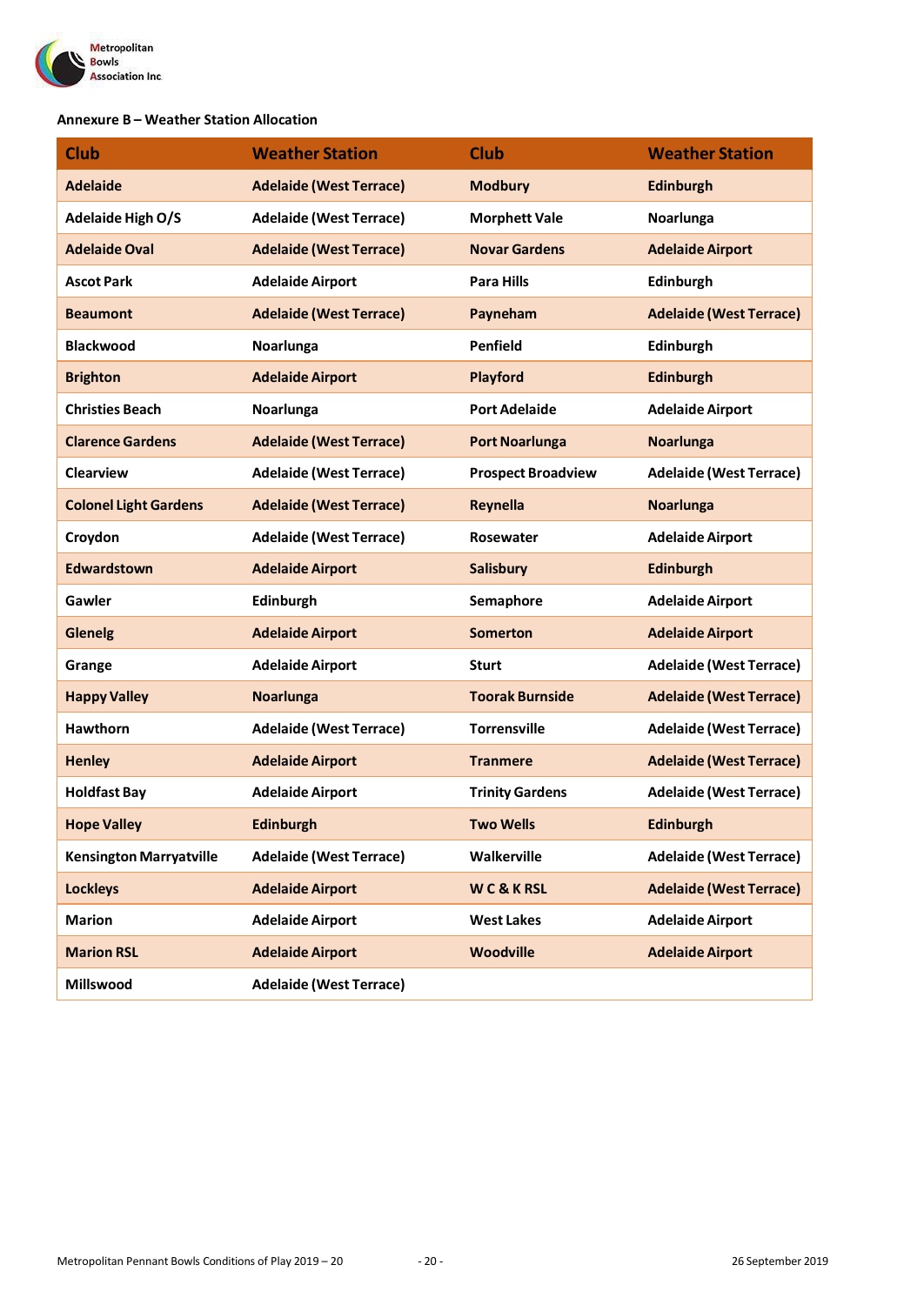

# **Annexure C – Adelaide Metropolitan Pennant Bowls Clubs**

| <b>ABBREV</b>     | <b>CLUB</b>                     | <b>PHONE</b>          | <b>LOCATION</b>                                                |
|-------------------|---------------------------------|-----------------------|----------------------------------------------------------------|
| <b>ADL</b>        | ADELAIDE                        | 8223 5516             | 58 Dequetteville Terrace, Kent Town                            |
| <b>AHO</b>        | ADELAIDE HIGH O.S               | 8223 5516             | See Adelaide                                                   |
| <b>ADO</b>        | ADELAIDE OVAL                   | 8223 5516             | See Adelaide                                                   |
| <b>APK</b>        | <b>ASCOTPARK</b>                | 82765539              | Davidson Avenue, Parkholme                                     |
| <b>BAU</b>        | <b>BEAUMONT</b>                 | 83793132              | 71 Devereux Road, Linden Park                                  |
| <b>BLK</b>        | <b>BLACKWOOD</b>                | 8278 1937             | 10 Simla Parade, Blackwood                                     |
| <b>BRI</b>        | <b>BRIGHTON</b>                 | 8296 6818             | 13 Keelara Street, Brighton                                    |
| <b>CBE</b>        | <b>CHRISTIES BEACH</b>          | 83828311              | Smith Avenue, Christies Beach                                  |
| <b>CGD</b>        | <b>CLARENCE GARDENS</b>         | 8293 2134             | 6 Winona Avenue, Clarence Gardens                              |
| <b>CLE</b>        | CLEARVIEW                       | 82623242              | Gordon Avenue, Clearview                                       |
| <b>CLG</b>        | <b>COLONEL LIGHT</b>            | 82763532              | Flinders Avenue, Colonel Light Gardens                         |
| <b>CRO</b>        | CROYDON                         | 83463242              | 64 Blight Street, Ridleyton                                    |
| <b>EDW</b>        | EDWARDSTOWN                     | 8293 7549             | Raglan Avenue, South Plympton                                  |
| <b>GAW</b>        | GAWLER                          | 8522 1306             | Victoria Terrace, Gawler                                       |
| <b>GLG</b>        | <b>GLENELG</b>                  | 8295 2112             | 23 Partridge Street (off Jetty Road), Glenelg                  |
| <b>GRA</b>        | GRANGE                          | 83568389              | 11 Wilson Court (off Grange Road), Grange                      |
| <b>HAP</b>        | <b>HAPPY VALLEY</b>             | 82705162              | Taylors Road West, Aberfoyle Park                              |
| <b>HAW</b>        | <b>HAWTHORN</b>                 | 83578250              | 86a Monmouth Road (cnr Price Oval) Hawthorn                    |
| <b>HEN</b>        | <b>HENLEY</b>                   | 83568506              | 104 East Terrace (North of Henley Beach Road), Henley Beach    |
| <b>HOL</b>        | <b>HOLDFASTBAY</b>              | 8295 1444             | 583 Anzac Highway, Glenelg North                               |
| HOV               | <b>HOPE VALLEY</b>              | 8396 2277             | 1225 Grand Junction Road, Hope Valley                          |
| <b>KEM</b>        | <b>KENSINGTON</b>               | 84314102              | Cnr Parade & East Terrace, Kensington Gardens                  |
| LOC               | <b>LOCKLEYS</b>                 | 8443 6798             | 46 Rutland Avenue, Lockleys                                    |
| <b>MAR</b>        | <b>MARION</b>                   | 82969435              | 262 Sturt Road, Marion                                         |
| <b>MAS</b>        | <b>MARION RSL</b>               | 8296 4535             | 31-39 Norfolk Road, Marion                                     |
| <b>MIL</b>        | <b>MILLSWOOD</b>                | 82713172              | 20 Millswood Crescent, Millswood                               |
| <b>MOD</b>        | <b>MODBURY</b>                  | 83960113              | Jack High Lane, Ridgehaven                                     |
| <b>MOV</b>        | <b>MORPHETT VALE</b>            | 83824738              | Cnr South & Wheatsheaf Roads, Morphett Vale                    |
| <b>NOV</b>        | <b>NOVARGARDENS</b>             | 8295 4803             | 489 Anzac Highway, Novar Gardens                               |
| <b>PAH</b>        | PARA HILLS                      | 8285 6744             | 92 Bridge Road, Para Hills                                     |
| <b>PAY</b>        | PAYNEHAM                        | 83371251              | 402 Payneham Road, Glynde                                      |
| <b>PEN</b>        | PENFIELD                        | 8258 1546             | Woomera Road, Salisbury                                        |
| <b>PLA</b>        | <b>PLAYFORD</b>                 | 8254 1892             | Goodman Rd, Elizabeth SA 5112                                  |
| PAB               | PORTADELAIDE                    | 8447 5096             | Fifth Avenue, Cheltenham                                       |
| <b>PNO</b>        | PORTNOARLUNGA                   | 8382 4160             | River Road, Port Noarlunga                                     |
| <b>PRB</b>        | <b>PROSPECT</b>                 | 8344 4836             | Collingrove Avenue, Broadview                                  |
| <b>REY</b>        | REYNELLA                        | 83224535              | Oval Road, Reynella                                            |
| <b>ROS</b>        | <b>ROSEWATER</b>                | 83410706              | 134 Grand Junction Road, Rosewater                             |
| <b>SAL</b>        | SALISBURY                       | 8258 1551             | Orange Avenue, Salisbury                                       |
| <b>SEM</b>        | SEMAPHORE                       | 8449 6337             | Woolnough Road, Largs Bay<br>King George Avenue, Somerton Park |
| SOM<br><b>STU</b> | SOMERTON<br><b>STURT</b>        | 82968849<br>8271 4362 | Cnr Trimmer Terrace & Edmund Avenue, Unley                     |
| <b>TOB</b>        | <b>TOORAK BURNSIDE</b>          | 83310062              | 25 Giles Street, Toorak Gardens                                |
| <b>TOR</b>        |                                 | 84437104              | 80 South Road, Torrensville                                    |
| <b>TRA</b>        | <b>TORRENSVILLE</b><br>TRANMERE |                       | Cnr Magill Road and Kings Grove, Tranmere                      |
| <b>TRG</b>        | <b>TRINITYGARDENS</b>           | 84316197<br>8431 2003 | Canterbury Avenue, Trinity Gardens                             |
| <b>TWE</b>        | <b>TWO WELLS</b>                | 8520 2316             | Old Port Wakefield Road, Two Wells                             |
| <b>WAK</b>        | WALKERVILLE                     | 8344 2064             | Smith Street & Church Street, Walkerville                      |
| <b>WCK</b>        | WC&KRSL                         | 83464855              | 19 Rosetta Street, West Croydon                                |
| <b>WLK</b>        | <b>WEST LAKES</b>               | 8242 1286             | 21 Edwin Street, West Lakes Shore                              |
|                   |                                 |                       |                                                                |
| <b>WOD</b>        | <b>WOODVILLE</b>                | 8445 2244             | Oval Avenue, Woodville South                                   |